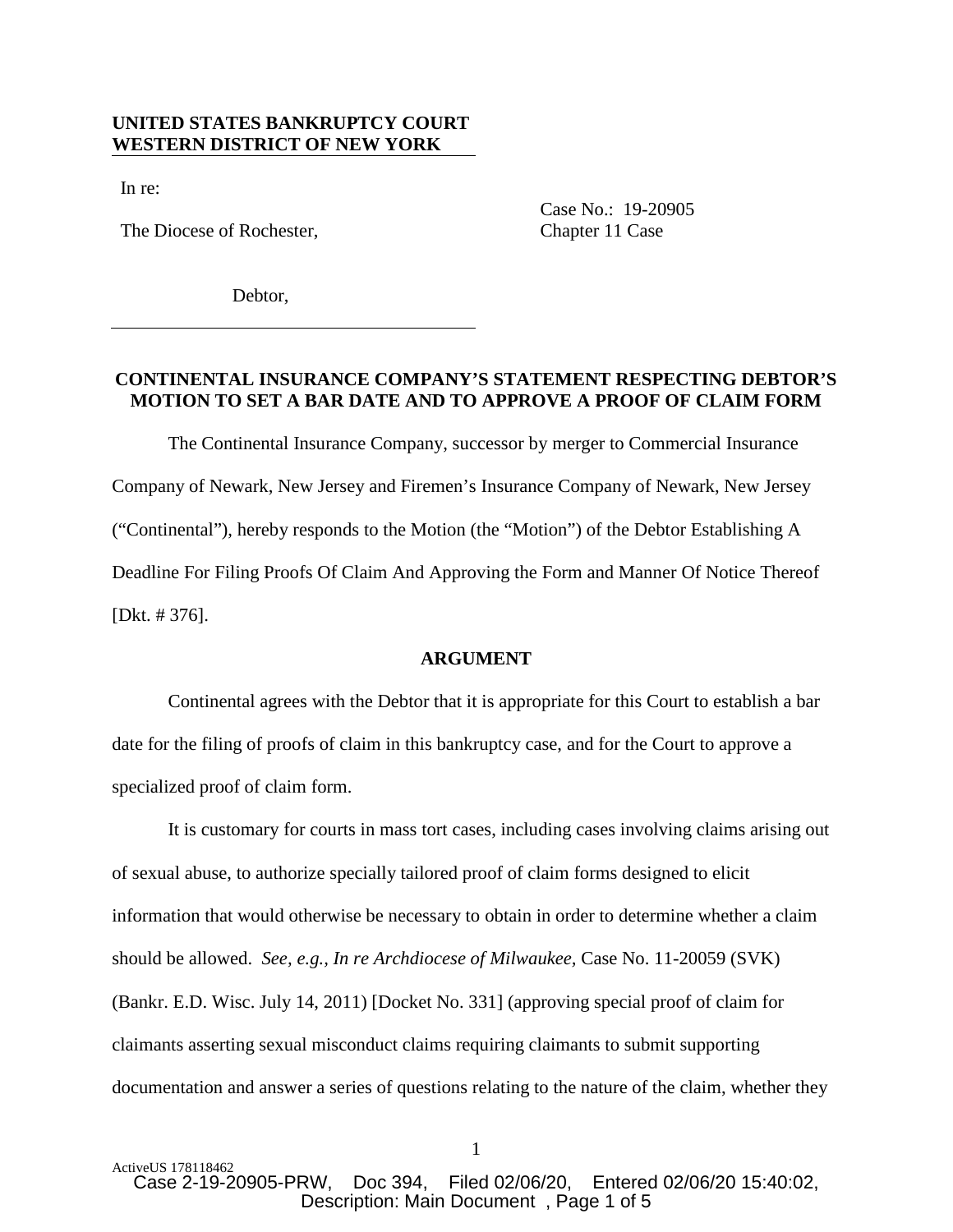had filed previously commenced a lawsuit, the impact of the abuse and damages, and other additional information); ); *In re USA Gymnastics,* Case No. 18-09108 (RLM) (Bankr. S.D. Ind. Feb. 25, 2018) [Docket No. 301] (approving special proof of claim form for claimants asserting claims relating to sexual misconduct, which form required claimants to, among other things, provide documentation and written responses to approximately thirty (30) separate questions regarding the nature of their claims, the damages asserted, their connections to the debtors, and the procedural history of their asserted claims); *In re TK Holdings Inc.,* Case No. 17-11375 (Bankr. D. Del. Oct. 4, 2017) [Dkt No. 959] (approving special proof of claim form for potential claimants that had suffered personal injury or economic loss damages relating to their ownership or operation of vehicles with recalled airbag inflators, which form required claimants to identify, among other things, (i) the manufacturer, make, model, and vehicle identification number of their vehicle, (ii) whether they owned or leased said vehicle, (iii) the period in which they owned or leased said vehicle, and (iv) the basis of the asserted claim (loss of economic value, personal injury or litigation, other) and to submit supporting documentation explaining or detailing the type and date of injury*; In re Energy Future Holdings Corp.,* Case No. 14-10979 (Bankr. D. Del. July 30, 2015) [Docket No. 5171] (approving proof of claim for claimants asserting unmanifested asbestos related injuries which required claimants to, among other things, identify the plant in which they or their family members worked, the location of said plant, the type of asbestos exposure, and the estimated exposure dates, if known); *In re PG&E Corp*., Case No. 19- 30088 (Bankr. N.D. Calif. July 1, 2019) [Docket No. 2806] (approving detailed specialized proof of claim form for claimants asserting injuries arising out of wildfires).

In this case, the Debtor has made clear that that its successful emergence from bankruptcy depends not only on resolving the various disputes regarding the validity of the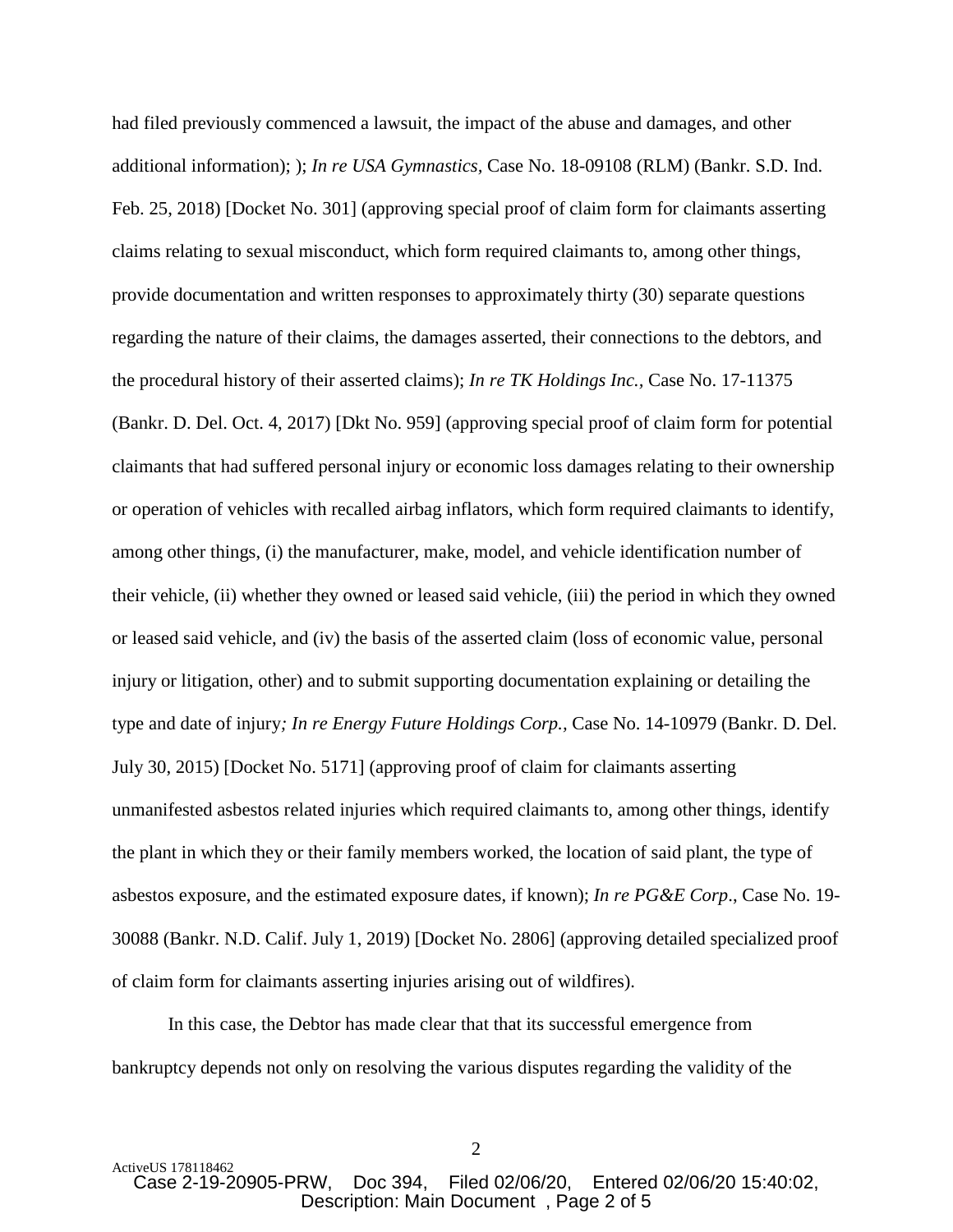claims that may be asserted against it by alleged abuse victims, but also on obtaining a resolution of various disputes regarding the availability of insurance coverage for such claims. Under these circumstances, it is appropriate for the claims allowance process to seek information that bears not only on allowance, but also on issues of insurance coverage.

To that end, while the proof of claim form proposed by the Debtor seeks some information that may be helpful, it would be appropriate for the proof of claim form also to seek the following additional information:

- The form should include a question asking if the claimant alleges abuse by someone other than a representative of the Diocese.
- The form should include an instruction making clear that the claimant must provide the information sought and cannot merely attach a complaint that does not include the requested information.
- The form should ask the claimant to identify the dates of alleged abuse, as opposed to merely asking the claimant's age at the time of the alleged abuse.
- The form should contain a question seeking any documentation regarding notice the claimant provided to any other person about the alleged abuse.
- The form should ask the claimant whether the claimant had reason to believe that the Diocese was aware of the alleged abuser's conduct.
- The form should ask the claimant about any public statements, including statements to the media, that the claimant may have made about the allegations of abuse.
- The form should ask whether the claimant has previously asserted a claim relating to the alleged abuse against the Diocese.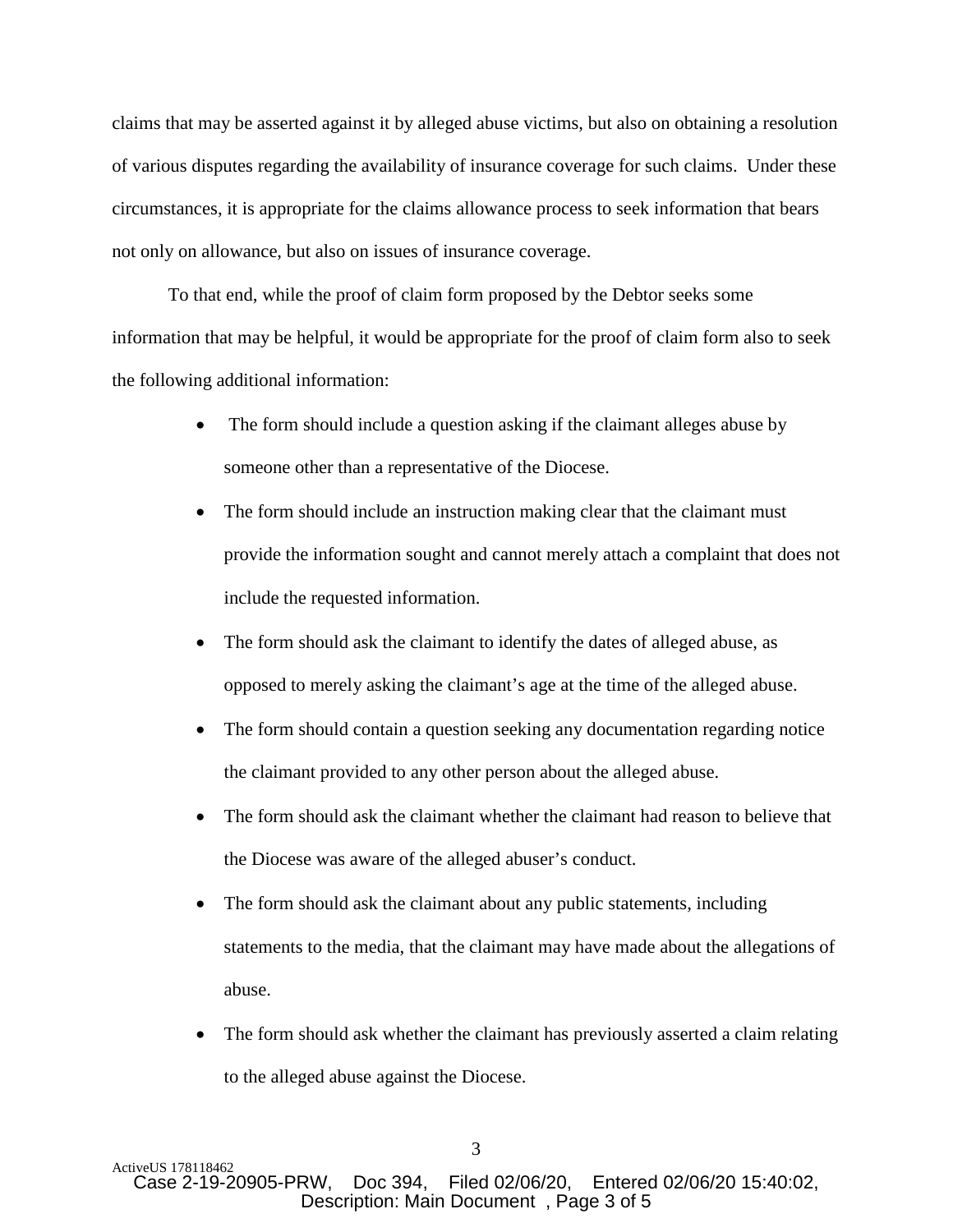If this or similar information is not obtained in the proof of claim process, the only alternative will be to require insurers to seek it via formal discovery (including third-party discovery of claimants) in the adversary proceeding. Continental's experience in other diocesan bankruptcy cases in which such discovery was required has been that the process is more expensive, and more burdensome on the claimants, than if this information were sought in the proof of claim form. A redline of the proposed proof of claim form, showing the revisions necessary to implement these suggestions is attached hereto as Exhibit A.

In addition, while Continental certainly appreciates the need to respect the confidentiality of the information provided by claimants, a resolution of the matters related to the claims of insurance coverage will not be possible without providing the insurers with the information necessary to assess the Debtor's claims to insurance coverage. For this reason, it has become customary in diocesan bankruptcy cases for insurers to be provided with copies of the proofs of claim. Continental is certainly prepared to maintain the confidentiality of the information it receives and to be bound by an appropriate protective order that ensures that the information is not used for any purpose other than in connection with the bankruptcy case, and that all confidential information contained in any pleadings be filed under seal. There is no reason, however, that the insurers ought to be subject to greater restrictions than those imposed on the Diocese itself, the entity that is alleged to be legally responsible for the alleged abuse.

#### **CONCLUSION**

WHEREFORE, Continental respectfully requests that the Court grant the Diocese's Motion, with the revisions to the applicable proof of claim for set forth herein.

Dated: February 6, 2020

ActiveUS 178118462<br>Case 2-19-20905-PRW, Doc 394, Filed 02/06/20, Entered 02/06/20 15:40:02. Description: Main Document , Page 4 of 5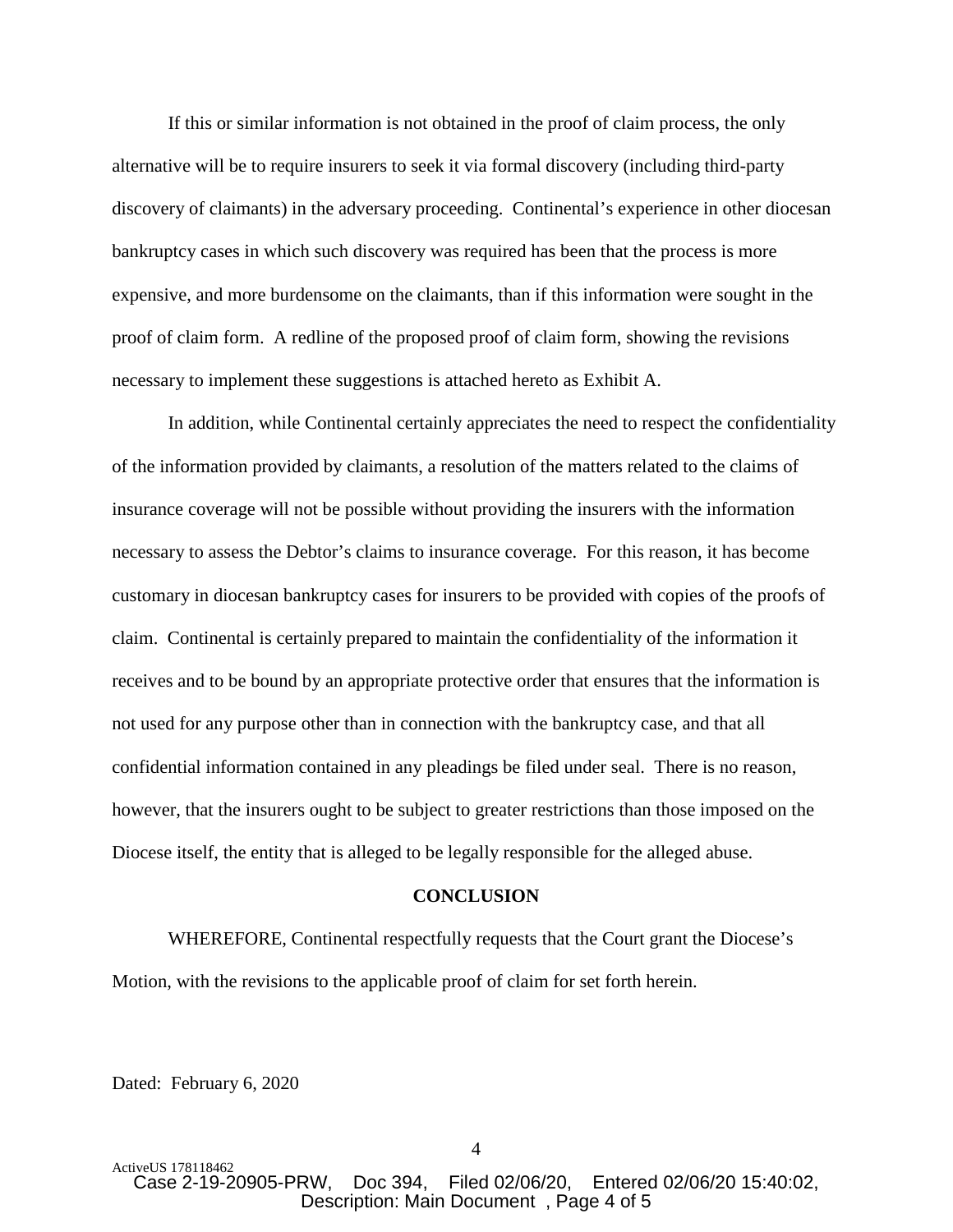Respectfully submitted,

## **BARCLAY DAMON LLP**

 */s/ Jeffrey A. Dove* 

By: \_\_\_\_\_\_\_\_\_\_\_\_\_\_\_\_\_\_\_\_\_\_\_\_ Jeffrey A. Dove, Esq. Barclay Damon Tower 125 East Jefferson Street Syracuse, New York 13202 Telephone: (315) 413-7112 Facsimile: (315) 703-7346 jdove@barclaydamon.com

David Christian DAVID CHRISTIAN ATTORNEYS LLC 105 W. Madison St., 14th Floor Chicago, IL 60602 Telephone: 312-273-1807 dchristian@dca.law

Craig Goldblatt Isley Gostin WILMER CUTLER PICKERING HALE AND DORR LLP 1875 Pennsylvania Avenue, NW Washington, DC 20006 Telephone: (202) 663 6000 Facsimile: (202) 663-6363

David A. Attisani J.P. Jaillet CHOATE HALL & STEWART LLP Two International Place Boston, MA 02110 Telephone: (617) 248-5000 Facsimile: (617) 248-4000

*Counsel to Continental Insurance Company, successor by merger to Commercial Insurance Company of Newark, New Jersey and Firemen's Insurance Company of Newark, New Jersey*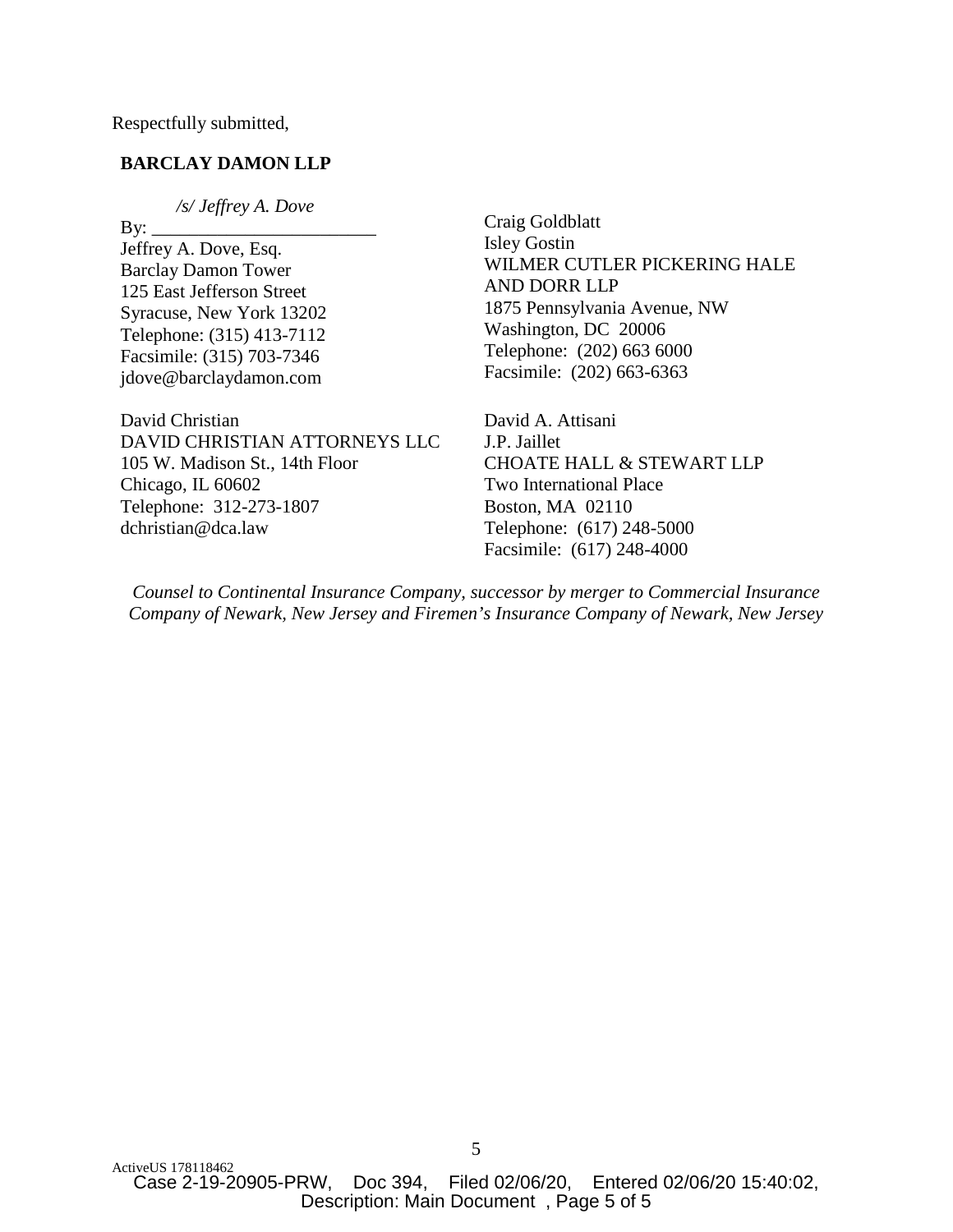# EXHIBIT A

Case 2-19-20905-PRW, Doc 394-1, Filed 02/06/20, Entered 02/06/20 15:40:02, Description: Exhibit Proof of Claim, Page 1 of 21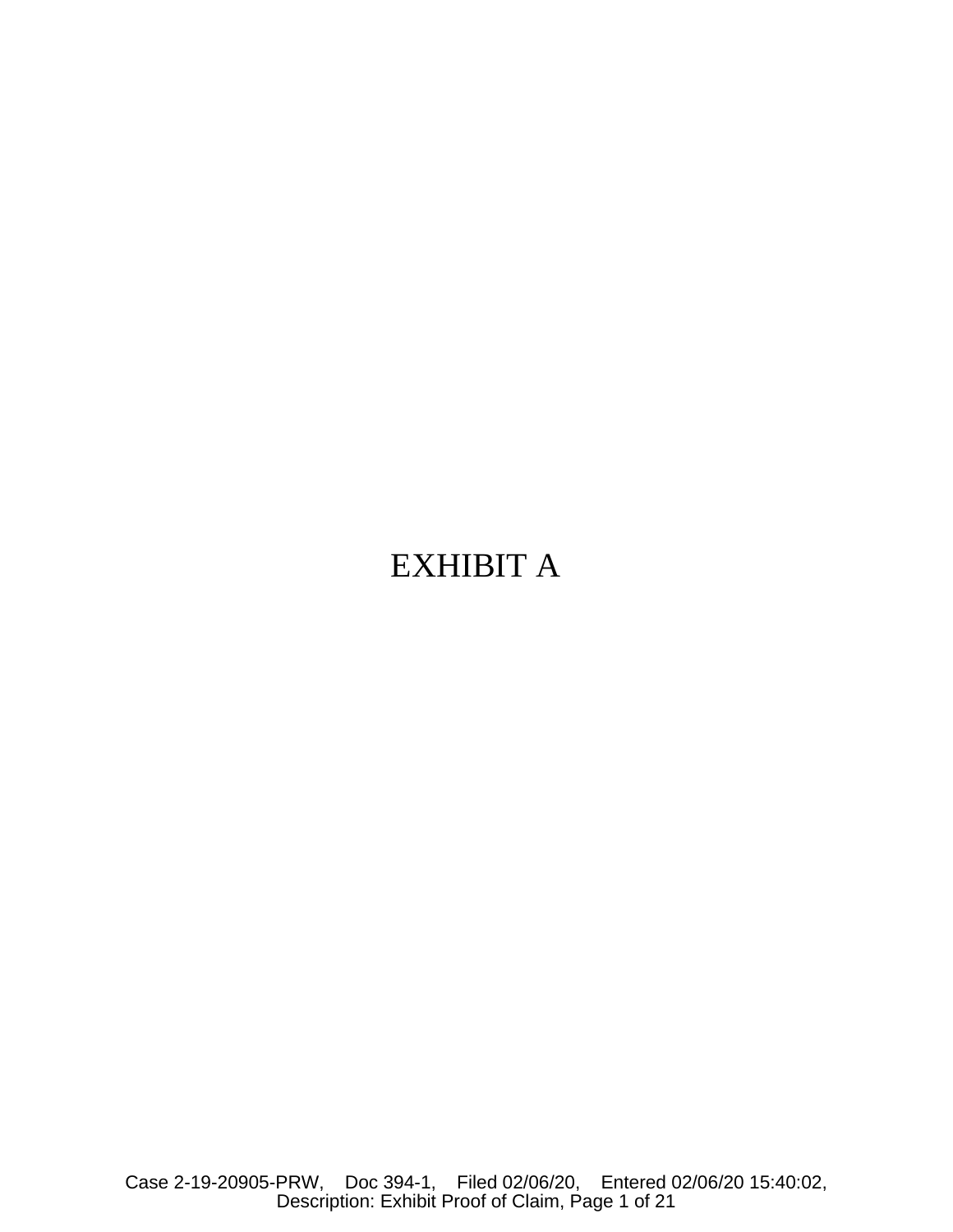## **UNITED STATES BANKRUPTCY COURT WESTERN DISTRICT OF NEW YORK**

In re:

The Diocese of Rochester,

Case No.: 19-20905 Chapter 11 Case

Debtor,

#### **CONFIDENTIAL ABUSE PROOF OF CLAIM**

# **THIS FORM MUST BE** *RECEIVED* **NO LATER THAN AUGUST 13, 2020 AT 4:00 P.M. (PREVAILING EASTERN TIME) (THE "BAR DATE")**

Carefully read the instructions that are included with this **CONFIDENTIAL ABUSE PROOF OF CLAIM** and complete all applicable questions.

**IN ORDER TO BE CONSIDERED VALID, THIS ABUSE PROOF OF CLAIM MUST: (A) BE WRITTEN IN ENGLISH, (B) CONTAIN GOOD FAITH SUBSTANTIVE RESPONSES TO THE BEST OF YOUR KNOWLEDGE TO ALL REQUESTS FOR INFORMATION SET FORTH HEREIN, AND (C) BE ACTUALLY RECEIVED BY STRETTO, THE DEBTOR'S CLAIMS AND NOTICING AGENT, ON OR PRIOR TO THE BAR DATE EITHER (I) ELECTRONICALLY USING THE INTERFACE AVAILABLE AT HTTPS://CASE.STRETTO.COM/ROCHESTERDIOCESE OR (II) BY DELIVERING AN ORIGINAL COPY BY HAND MAIL OR OVERNIGHT COURIER TO THE DIOCESE OF ROCHESTER, CLAIMS PROCESSING C/O STRETTO, 410 EXCHANGE, SUITE 100, IRVINE, CALIFORNIA 92602. PROOFS OF CLAIM SENT BY FACSIMILE, TELECOPY, OR E-MAIL WILL NOT BE ACCEPTED.**

**YOU MAY WISH TO CONSULT AN ATTORNEY REGARDING THIS MATTER.**

**YOU MAY ALSO OBTAIN INFORMATION FROM THE OFFICIAL COMMITTEE OF UNSECURED CREDITORS BY CALLING TOLL FREE AT [\_\_\_\_\_\_\_\_\_\_\_\_\_\_\_\_\_.]**

**FAILURE TO COMPLETE AND RETURN THIS FORM IN A TIMELY MANNER MAY RESULT IN YOUR INABILITY TO VOTE ON A PLAN OF REORGANIZATION AND INELIGIBILITY TO RECEIVE A DISTRIBUTION IN THE ABOVE-CAPTIONED CHAPTER 11 CASE.**

**UNLESS YOU INDICATE IN PART 1 BELOW THAT YOU WANT THIS DOCUMENT TO BE PART OF THE PUBLIC RECORD, YOUR IDENTITY WILL BE KEPT STRICTLY CONFIDENTIAL, UNDER SEAL, AND OUTSIDE THE PUBLIC RECORD OF THE BANKRUPTCY COURT. HOWEVER, THIS PROOF OF CLAIM AND THE**

Case 2-19-20905-PRW, Doc 394-1, Filed 02/06/20, Entered 02/06/20 15:40:02, Description: Exhibit Proof of Claim, Page 2 of 21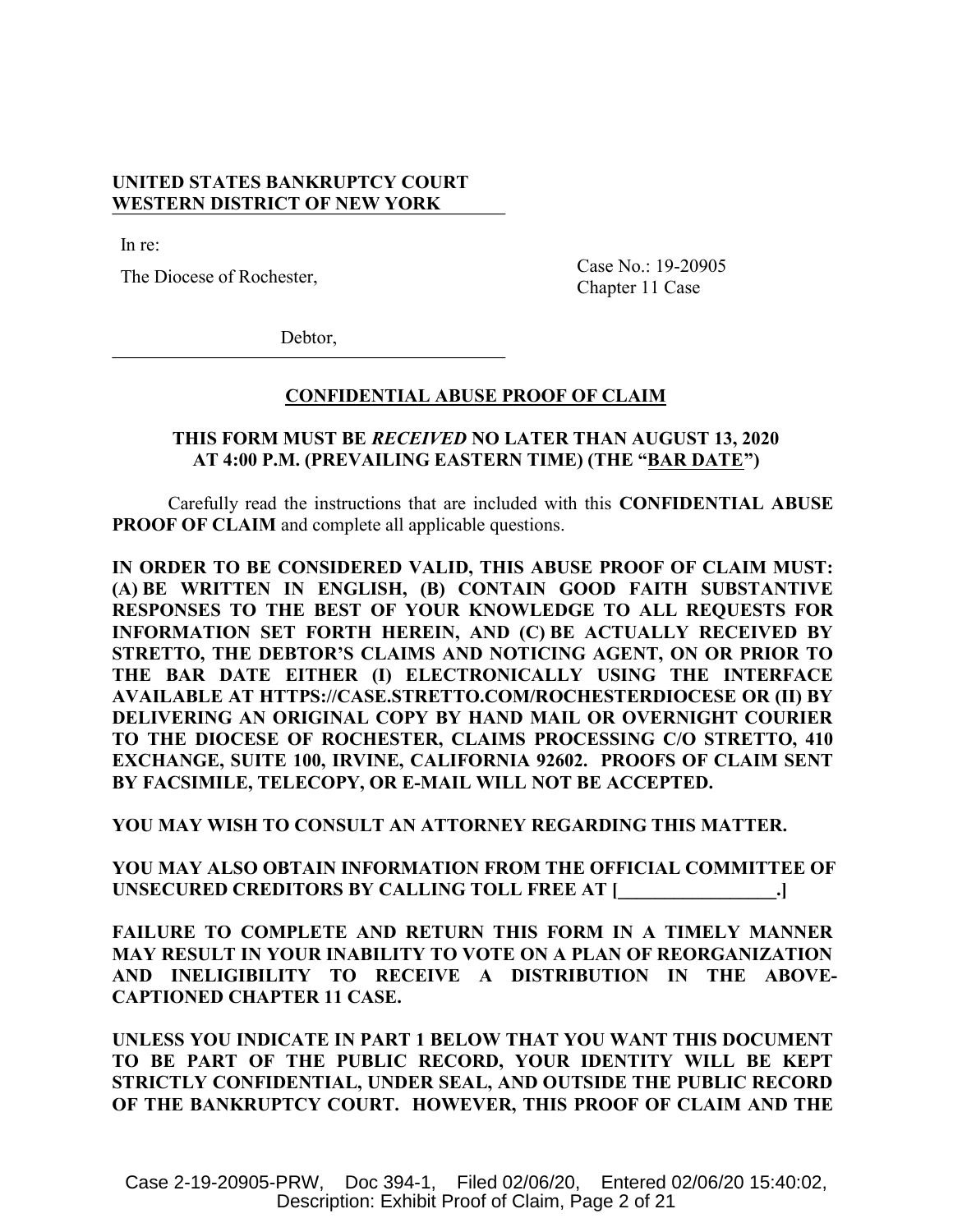**INFORMATION IN THIS PROOF OF CLAIM WILL BE PROVIDED PURSUANT TO COURT-APPROVED CONFIDENTIALITY GUIDELINES TO THE DIOCESE OF ROCHESTER (THE "DIOCESE" OR "DEBTOR"), THE OFFICIAL COMMITTEE OF UNSECURED CREDITORS, THEIR RESPECTIVE COUNSEL, THE UNITED STATES TRUSTEE, AND TO SUCH OTHER PERSONS AS THE BANKRUPTCY COURT DETERMINES NEED THE INFORMATION IN ORDER TO EVALUATE YOUR CLAIM.**

## **THIS PROOF OF CLAIM IS FOR ABUSE CLAIMANTS ONLY.**

For purposes of this Proof of Claim, an "Abuse Claim" is any claim (as defined in section 101(5) of the Bankruptcy Code) against the Diocese resulting or arising in whole or in part, directly or indirectly from any actual or alleged sexual conduct or misconduct, sexual abuse or molestation, indecent assault and/or battery, rape, pedophilia, ephebophilia, or sexually-related physical, psychological, or emotional harm, or contacts, or interactions of a sexual nature between a child and an adult, or a nonconsenting adult and another adult, sexual assault, sexual battery, sexual psychological or emotional abuse, humiliation, or intimidation, or any other conduct constituting a sexual offense, incest, or use of a child in a sexual performance (as such terms are defined in the New York Penal Law), and seeking monetary damages or any other relief, under any theory of liability, including vicarious liability, any negligence-based theory, contribution, indemnity, or any other theory based on any acts or failures to act by the Diocese or any other person or entity for whose acts or failures to act the Diocese is or was allegedly responsible.

For purposes of this Proof of Claim, an "Abuse Claimant" is defined as the person asserting an Abuse Claim against the Diocese. If the Abuse Claimant is a minor, a parent or legal guardian may complete this Abuse Proof of Claim on the minor's behalf.

**TO BE VALID, THE ABUSE CLAIMANT MUST SIGN THIS PROOF OF CLAIM. IF THE ABUSE CLAIMANT IS DECEASED OR INCAPACITATED, THE FORM MAY BE SIGNED BY THE ABUSE CLAIMANT'S LEGAL REPRESENTATIVE OR THE EXECUTOR OF THE ESTATE. IF THE ABUSE CLAIMANT IS A MINOR, THE FORM MAY BE SIGNED BY THE ABUSE CLAIMANT'S PARENT OR LEGAL GUARDIAN.**

**A PERSON WHO FILES A FRAUDULENT CLAIM COULD BE FINED UP TO \$500,000, IMPRISONED FOR UP TO 5 YEARS, OR BOTH. 18 U.S.C. §§ 152, 157, AND 3571.**

Case 2-19-20905-PRW, Doc 394-1, Filed 02/06/20, Entered 02/06/20 15:40:02, Description: Exhibit Proof of Claim, Page 3 of 21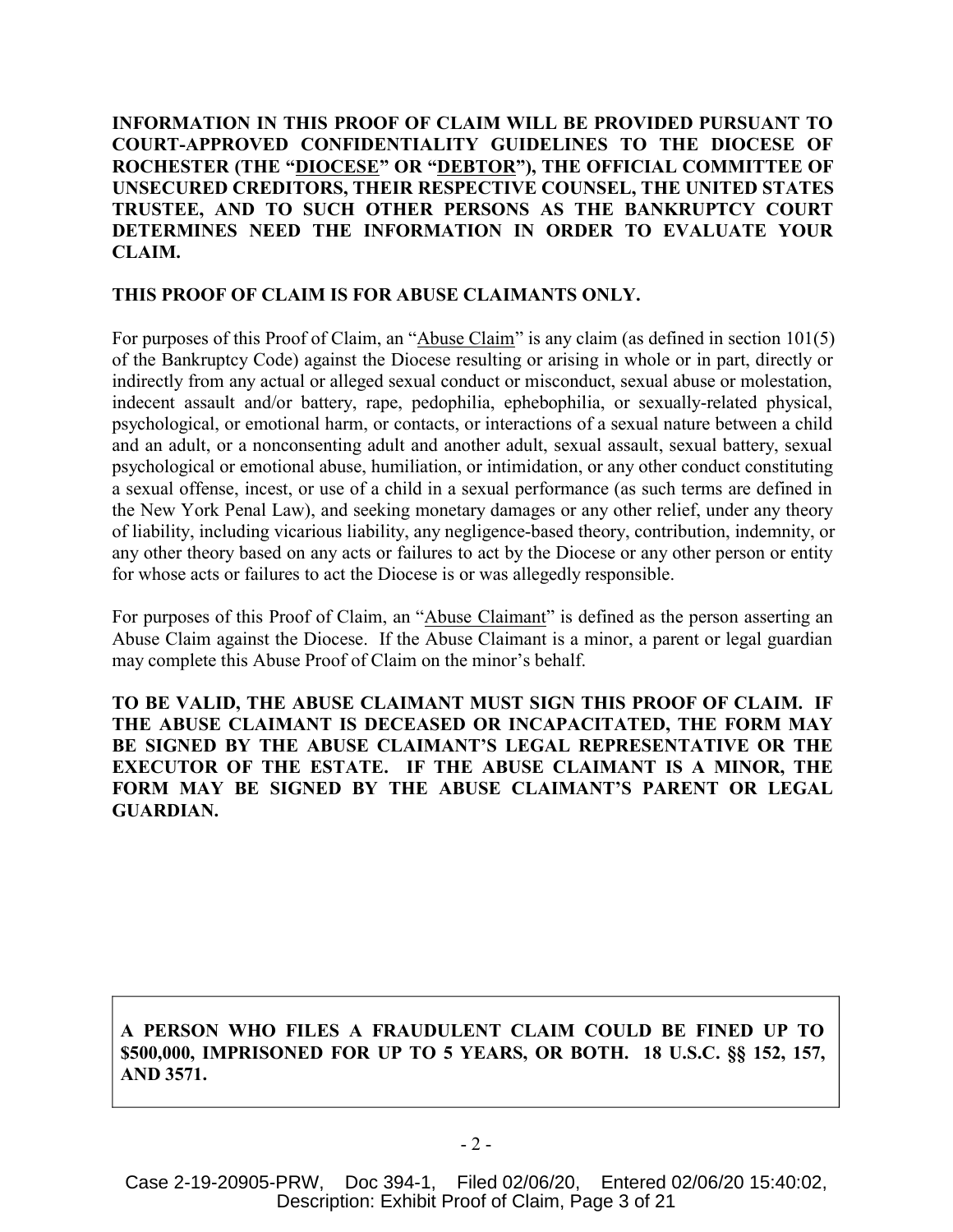# **PART 1: CONFIDENTIALITY**

**THIS ABUSE PROOF OF CLAIM (ALONG WITH ANY ACCOMPANYING EXHIBITS AND ATTACHMENTS) WILL BE MAINTAINED AS CONFIDENTIAL PURSUANT TO COURT-APPROVED GUIDELINES UNLESS YOU EXPRESSLY REQUEST THAT IT BE PART OF THE PUBLIC RECORD BY CHECKING THE APPROPRIATE BOX AND SIGNING THE ATTESTATION BELOW – IF YOU DO NOT CHECK EITHER BOX, IF YOU CHECK BOTH BOXES, OR IF YOU DO NOT PROVIDE YOUR NAME AND SIGNATURE BELOW, YOUR CLAIM WILL REMAIN CONFIDENTIAL.**

# **ONLY THE ABUSE CLAIMANT MAY WAIVE THE CONFIDENTIALITY OF THIS PROOF OF CLAIM.**

| Please select only <b>one</b> option below:                                |                                                                                                                                                                      |  |  |  |
|----------------------------------------------------------------------------|----------------------------------------------------------------------------------------------------------------------------------------------------------------------|--|--|--|
| $\Box$ I wish to keep my identity and this proof<br>of claim CONFIDENTIAL. | $\Box$ I want my identity and this proof of claim<br>(together with any exhibits and attachments)<br>to be made PUBLICLY AVAILABLE AND<br>PART OF THE PUBLIC RECORD. |  |  |  |
| Signature:                                                                 |                                                                                                                                                                      |  |  |  |
| <b>Print Name:</b>                                                         |                                                                                                                                                                      |  |  |  |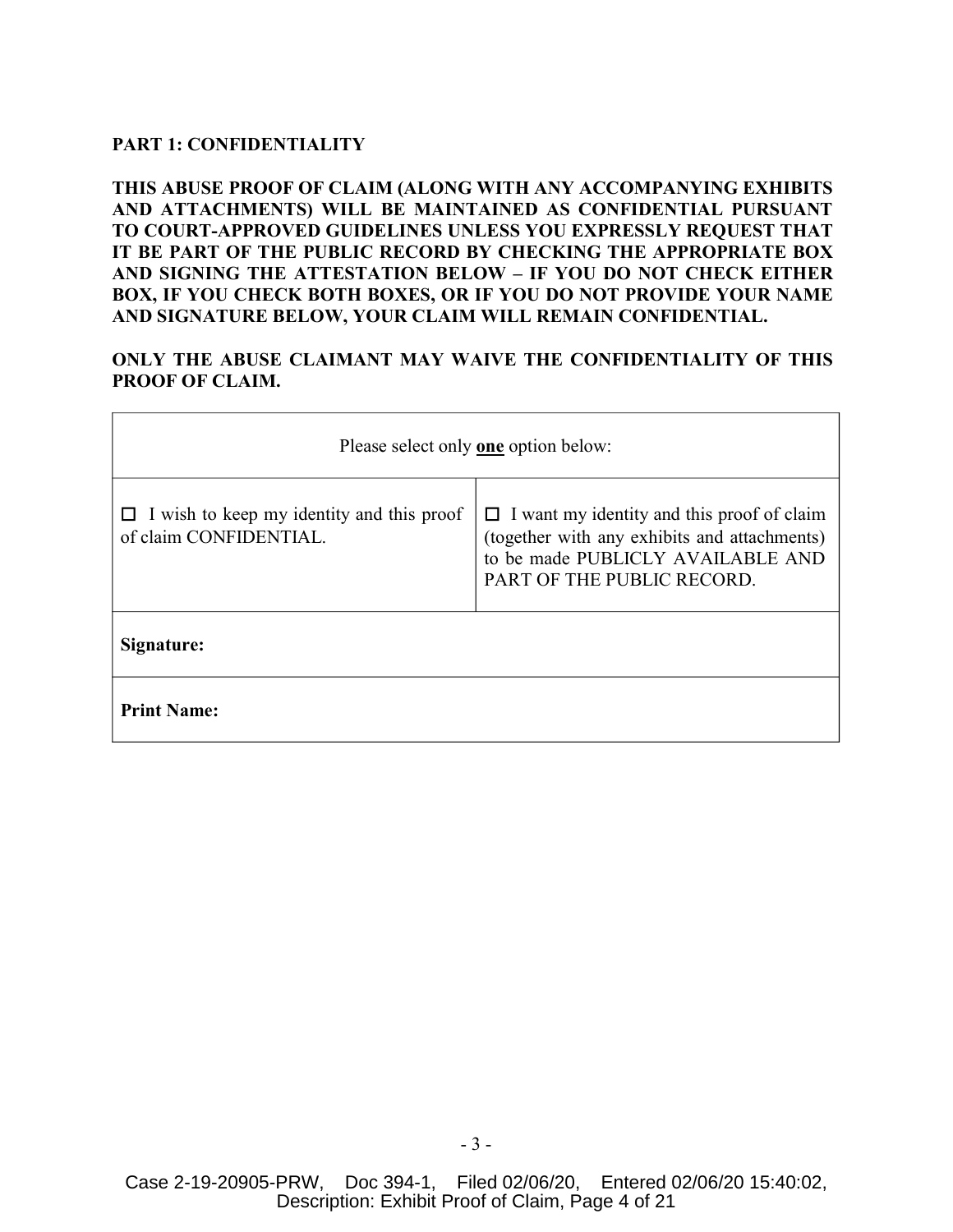# **PART 2: IDENTIFYING INFORMATION**

# a. **Abuse Claimant**

| First Name            |                            | Middle Initial | Last Name                                                                                                                                                                                                   | Suffix (if any)        |
|-----------------------|----------------------------|----------------|-------------------------------------------------------------------------------------------------------------------------------------------------------------------------------------------------------------|------------------------|
|                       |                            |                | Mailing Address (If party is incapacitated, is a minor or is deceased, please provide the address<br>of the legal representative submitting the claim. If you are in jail or prison, your current address). |                        |
| City                  |                            |                | State/Prov. Zip Code (Postal Code) Country                                                                                                                                                                  | (if other than U.S.A.) |
| Telephone $No(s)$ :   |                            |                |                                                                                                                                                                                                             |                        |
|                       |                            |                |                                                                                                                                                                                                             |                        |
|                       |                            |                | Social Security Number (last four digits only): ________________________________                                                                                                                            |                        |
|                       |                            |                | If you are in jail or prison, your identification number and location of incarceration:                                                                                                                     |                        |
|                       |                            |                | May the Diocese or its representatives leave voicemails for you regarding your claim?                                                                                                                       |                        |
| $\Box$ Yes            | $\Box$ No                  |                |                                                                                                                                                                                                             |                        |
|                       |                            |                | May the Diocese or its representatives send confidential information to your email:                                                                                                                         |                        |
| $\Box$ Yes            | $\Box$ No                  |                |                                                                                                                                                                                                             |                        |
|                       | Birth Date: Month Day Year |                |                                                                                                                                                                                                             |                        |
| name, if applicable): |                            |                | Any other name, or names, by which the Abuse Claimant has been known (including maiden                                                                                                                      |                        |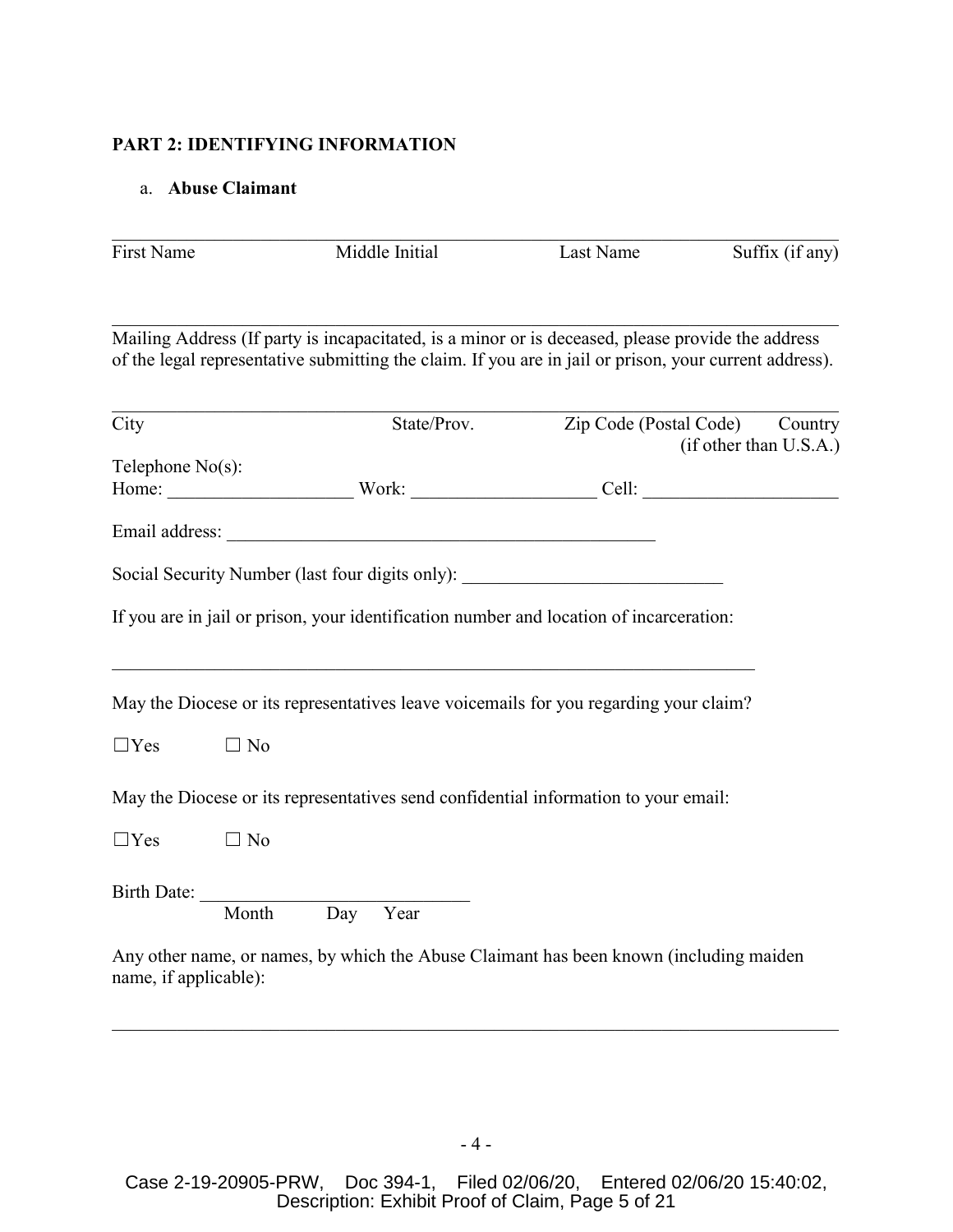b. **Abuse Claimant's Attorney (if any):**

| Law Firm Name         |            |                                |                        |                                   |
|-----------------------|------------|--------------------------------|------------------------|-----------------------------------|
| Attorney's            | First Name | Middle Initial                 |                        | Last Name                         |
| <b>Street Address</b> |            |                                |                        |                                   |
| City                  |            | State/Prov.                    | Zip Code (Postal Code) | Country<br>(if other than U.S.A.) |
| Telephone No.         |            | Fax No.                        |                        | E-mail address                    |
|                       |            | PART 3: BACKGROUND INFORMATION |                        |                                   |

a. Are you currently married?

□ Yes □ No (If "Yes", please state how long you have been married identify the name of your spouse and marriage date).

b. Have you previously been married?

 $\Box$  Yes  $\Box$  No (If "Yes", please identify, as applicable, the date(s) or approximate date(s) of any dissolution, divorce separation or widowhood).

 $\mathcal{L}_\mathcal{L} = \mathcal{L}_\mathcal{L} = \mathcal{L}_\mathcal{L} = \mathcal{L}_\mathcal{L} = \mathcal{L}_\mathcal{L} = \mathcal{L}_\mathcal{L} = \mathcal{L}_\mathcal{L} = \mathcal{L}_\mathcal{L} = \mathcal{L}_\mathcal{L} = \mathcal{L}_\mathcal{L} = \mathcal{L}_\mathcal{L} = \mathcal{L}_\mathcal{L} = \mathcal{L}_\mathcal{L} = \mathcal{L}_\mathcal{L} = \mathcal{L}_\mathcal{L} = \mathcal{L}_\mathcal{L} = \mathcal{L}_\mathcal{L}$ 

c. Do you have children?

 $\Box$  Yes  $\Box$  No (If "Yes", please identify their current age(s)).

Case 2-19-20905-PRW, Doc 394-1, Filed 02/06/20, Entered 02/06/20 15:40:02, Description: Exhibit Proof of Claim, Page 6 of 21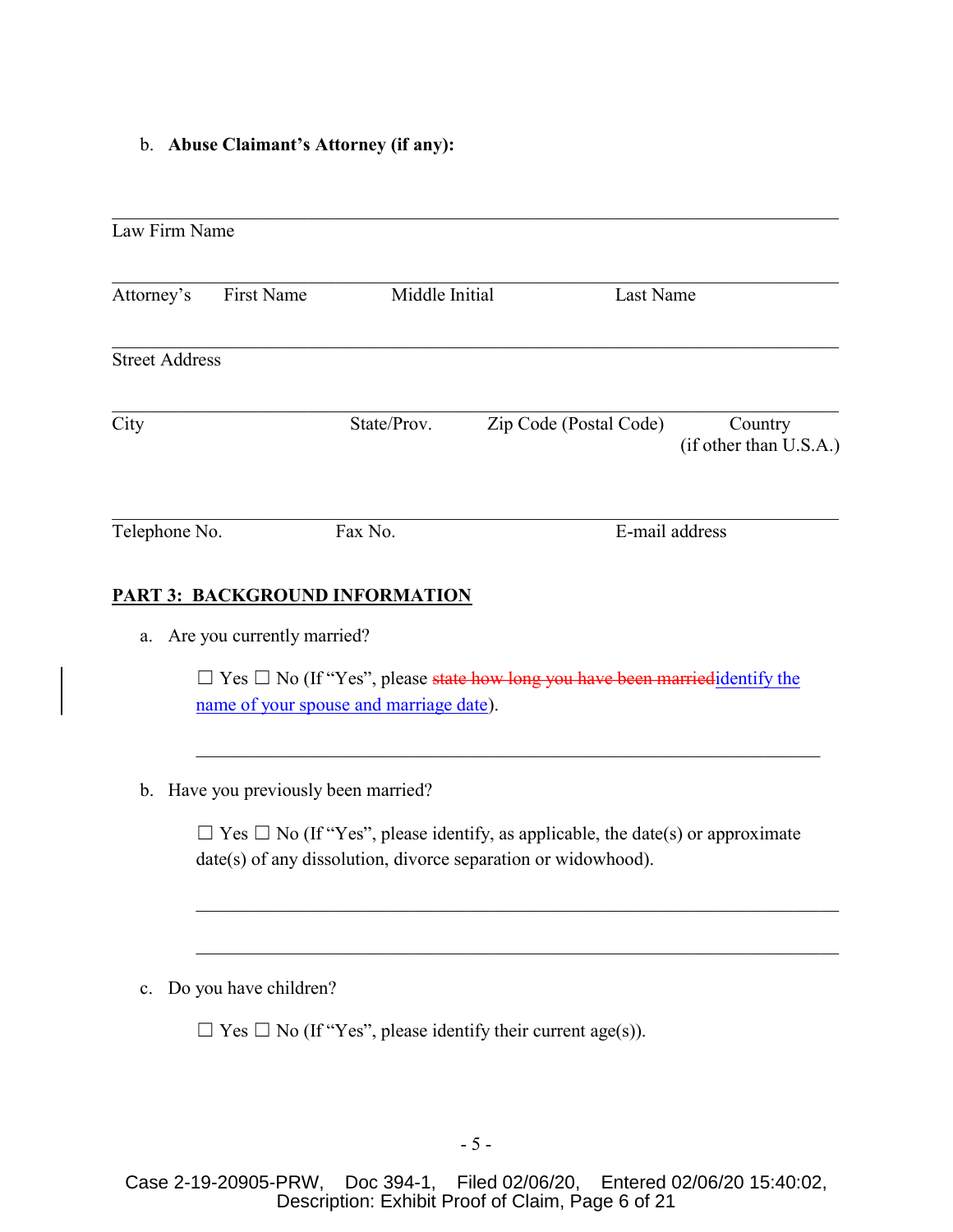|    | d. What schools have you attended? For each school, please identify the months and years<br>of your attendance. If you cannot recall the exact months when you began or ended<br>each school year, please identify the season (fall, winter, spring, summer). |
|----|---------------------------------------------------------------------------------------------------------------------------------------------------------------------------------------------------------------------------------------------------------------|
|    |                                                                                                                                                                                                                                                               |
|    |                                                                                                                                                                                                                                                               |
| e. | Have you received a diploma or degree from any of the schools listed above?                                                                                                                                                                                   |
|    | $\Box$ Yes $\Box$ No (If "Yes", please identify each diploma or degree that you received and<br>the year you received it).                                                                                                                                    |
| f. | Have you served in the armed forces?                                                                                                                                                                                                                          |
|    | $\Box$ Yes $\Box$ No (If "Yes", please identify the branch of service, the dates you served<br>and, if you have been discharged, the type of discharge you received).                                                                                         |
| g. | Are you currently employed?                                                                                                                                                                                                                                   |
|    | $\Box$ Yes $\Box$ No (If "Yes", please identify the name of the organization where you are<br>employed, the date that your employment began and your job title).                                                                                              |
|    |                                                                                                                                                                                                                                                               |

Case 2-19-20905-PRW, Doc 394-1, Filed 02/06/20, Entered 02/06/20 15:40:02, Description: Exhibit Proof of Claim, Page 7 of 21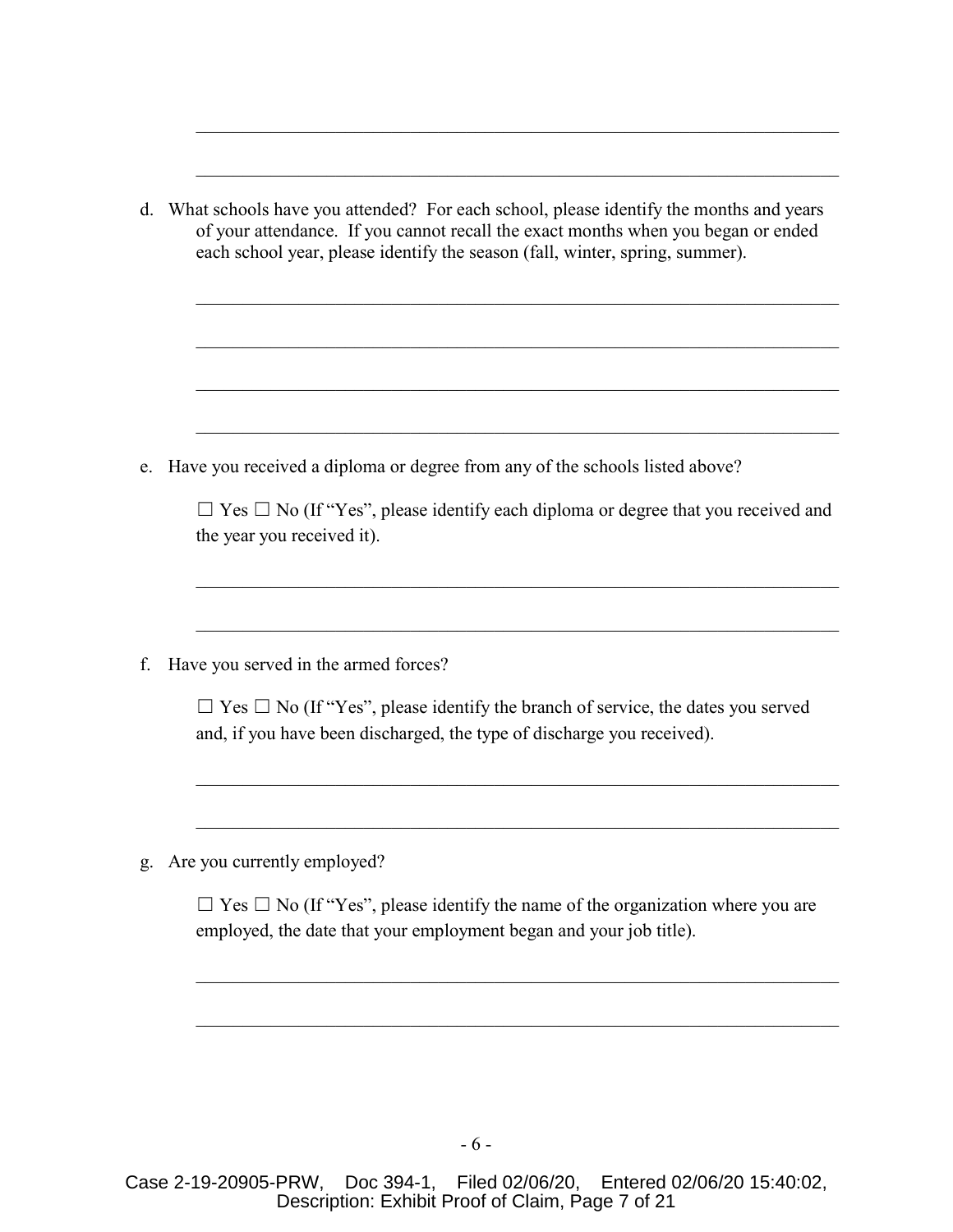- h. What is your employment history? Please provide the following information about each place where you have previously been employed: (i) the name of the organization where you were employed; (ii) the dates of employment; (iii) your job title(s); and (iv) your reason for leaving the place of employment.
	- $\mathcal{L}_\mathcal{L} = \mathcal{L}_\mathcal{L} = \mathcal{L}_\mathcal{L} = \mathcal{L}_\mathcal{L} = \mathcal{L}_\mathcal{L} = \mathcal{L}_\mathcal{L} = \mathcal{L}_\mathcal{L} = \mathcal{L}_\mathcal{L} = \mathcal{L}_\mathcal{L} = \mathcal{L}_\mathcal{L} = \mathcal{L}_\mathcal{L} = \mathcal{L}_\mathcal{L} = \mathcal{L}_\mathcal{L} = \mathcal{L}_\mathcal{L} = \mathcal{L}_\mathcal{L} = \mathcal{L}_\mathcal{L} = \mathcal{L}_\mathcal{L}$  $\mathcal{L}_\mathcal{L} = \mathcal{L}_\mathcal{L} = \mathcal{L}_\mathcal{L} = \mathcal{L}_\mathcal{L} = \mathcal{L}_\mathcal{L} = \mathcal{L}_\mathcal{L} = \mathcal{L}_\mathcal{L} = \mathcal{L}_\mathcal{L} = \mathcal{L}_\mathcal{L} = \mathcal{L}_\mathcal{L} = \mathcal{L}_\mathcal{L} = \mathcal{L}_\mathcal{L} = \mathcal{L}_\mathcal{L} = \mathcal{L}_\mathcal{L} = \mathcal{L}_\mathcal{L} = \mathcal{L}_\mathcal{L} = \mathcal{L}_\mathcal{L}$
- i. Have you ever been self-employed?

 $\Box$  Yes  $\Box$  No (If "Yes", please provide your job responsibilities and any business name you used. Please also provide the approximate dates for which you were selfemployed).

j. Are you retired?

☐ Yes ☐ No (If "Yes", when did you retire?) \_\_\_\_\_\_\_\_\_\_\_\_\_\_\_\_\_\_\_\_\_\_\_\_

k. Part 4 below will ask you about the nature of your complaint against the Diocese. Other than the incident(s) of sexual abuse described in Part 4, have you ever been sexually

Case 2-19-20905-PRW, Doc 394-1, Filed 02/06/20, Entered 02/06/20 15:40:02, Description: Exhibit Proof of Claim, Page 8 of 21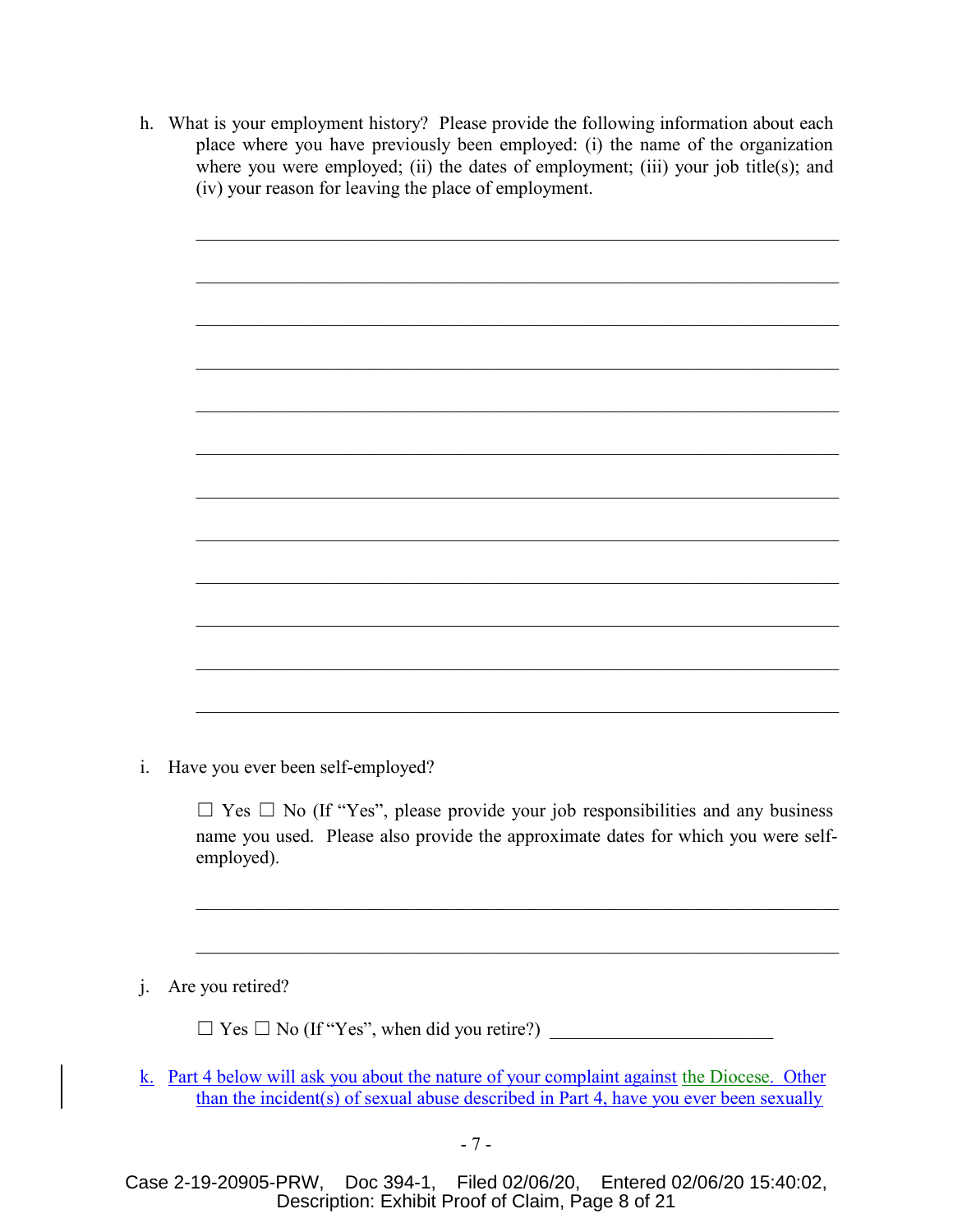abused by anyone else? If "Yes", please describe this abuse, including the date of the abuse and the identity of the abuser.

 $\mathcal{L}_\mathcal{L} = \mathcal{L}_\mathcal{L} = \mathcal{L}_\mathcal{L} = \mathcal{L}_\mathcal{L} = \mathcal{L}_\mathcal{L} = \mathcal{L}_\mathcal{L} = \mathcal{L}_\mathcal{L} = \mathcal{L}_\mathcal{L} = \mathcal{L}_\mathcal{L} = \mathcal{L}_\mathcal{L} = \mathcal{L}_\mathcal{L} = \mathcal{L}_\mathcal{L} = \mathcal{L}_\mathcal{L} = \mathcal{L}_\mathcal{L} = \mathcal{L}_\mathcal{L} = \mathcal{L}_\mathcal{L} = \mathcal{L}_\mathcal{L}$ 

\_\_\_\_\_\_\_\_\_\_\_\_\_\_\_\_\_\_\_\_\_\_\_\_\_\_\_\_\_\_\_\_\_\_\_\_\_\_\_\_\_\_\_\_\_\_\_\_\_\_\_\_\_\_\_\_\_\_\_\_\_\_\_\_\_\_\_\_\_

 $\mathcal{L}_\mathcal{L} = \mathcal{L}_\mathcal{L} = \mathcal{L}_\mathcal{L} = \mathcal{L}_\mathcal{L} = \mathcal{L}_\mathcal{L} = \mathcal{L}_\mathcal{L} = \mathcal{L}_\mathcal{L} = \mathcal{L}_\mathcal{L} = \mathcal{L}_\mathcal{L} = \mathcal{L}_\mathcal{L} = \mathcal{L}_\mathcal{L} = \mathcal{L}_\mathcal{L} = \mathcal{L}_\mathcal{L} = \mathcal{L}_\mathcal{L} = \mathcal{L}_\mathcal{L} = \mathcal{L}_\mathcal{L} = \mathcal{L}_\mathcal{L}$ 

\_\_\_\_\_\_\_\_\_\_\_\_\_\_\_\_\_\_\_\_\_\_\_\_\_\_\_\_\_\_\_\_\_\_\_\_\_\_\_\_\_\_\_\_\_\_\_\_\_\_\_\_\_\_\_\_\_\_\_\_\_\_\_\_\_\_\_\_\_

Case 2-19-20905-PRW, Doc 394-1, Filed 02/06/20, Entered 02/06/20 15:40:02, Description: Exhibit Proof of Claim, Page 9 of 21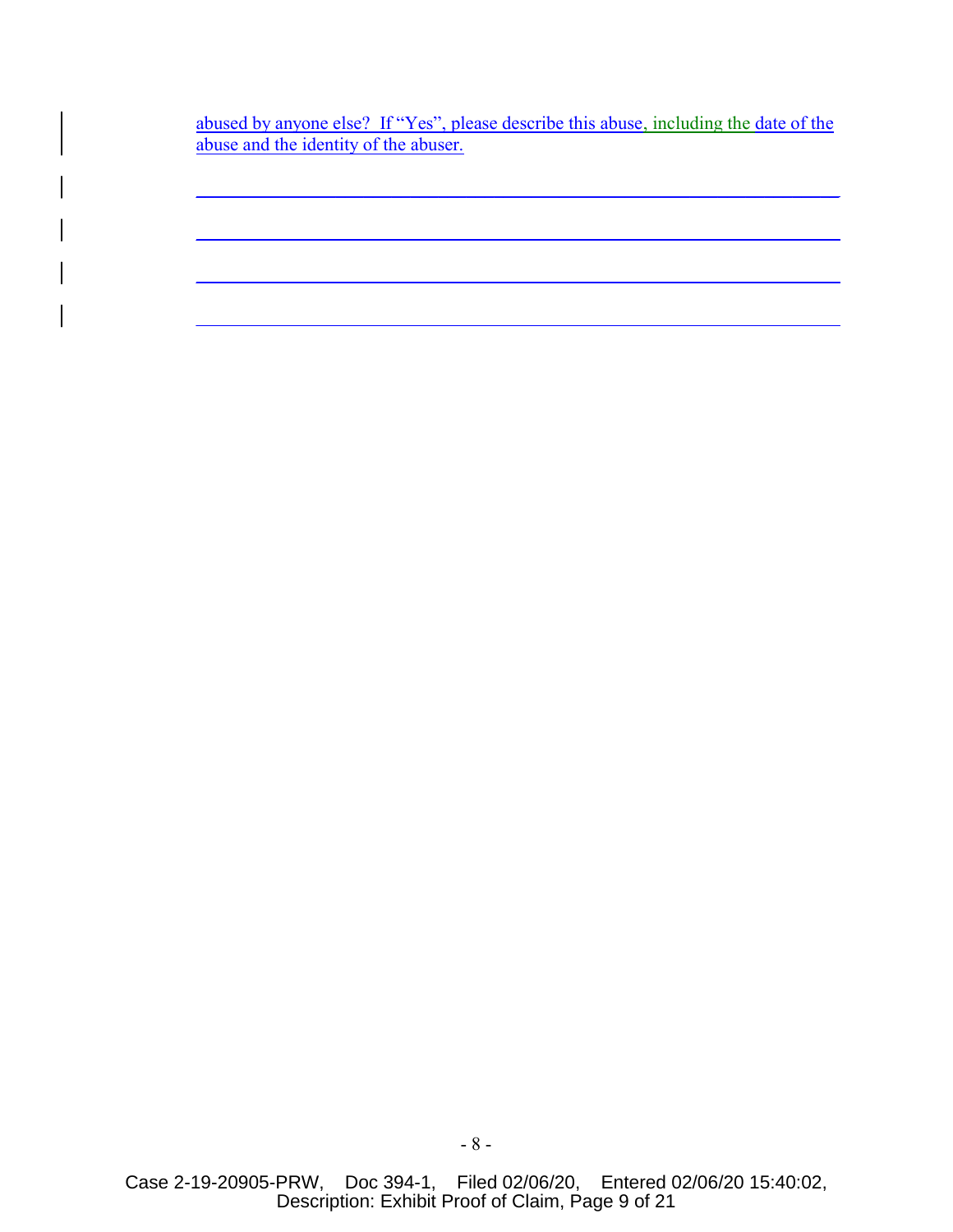# **PART 4: NATURE OF COMPLAINT (Attach additional separate sheets if necessary)**

# **NOTE: YOU MUST PROVIDE THE INFORMATION REQUESTED BELOW. IN ADDITION, IF YOU HAVE PREVIOUSLY FILED A LAWSUIT AGAINST THE DIOCESE IN STATE OR FEDERAL COURT, PLEASE ALSO ATTACH THE COMPLAINT.**

a. Who committed the acts of abuse or other wrongful conduct against you? Individuals identified in this section will be referred to as the "abuser" in questions below. If applicable, you may identify more than one abuser.

b. What was the position, title or relationship to you (if known) of the abuser? How did you first come to know the abuser?

 $\mathcal{L}_\mathcal{L} = \mathcal{L}_\mathcal{L} = \mathcal{L}_\mathcal{L} = \mathcal{L}_\mathcal{L} = \mathcal{L}_\mathcal{L} = \mathcal{L}_\mathcal{L} = \mathcal{L}_\mathcal{L} = \mathcal{L}_\mathcal{L} = \mathcal{L}_\mathcal{L} = \mathcal{L}_\mathcal{L} = \mathcal{L}_\mathcal{L} = \mathcal{L}_\mathcal{L} = \mathcal{L}_\mathcal{L} = \mathcal{L}_\mathcal{L} = \mathcal{L}_\mathcal{L} = \mathcal{L}_\mathcal{L} = \mathcal{L}_\mathcal{L}$ 

 $\mathcal{L}_\mathcal{L} = \mathcal{L}_\mathcal{L} = \mathcal{L}_\mathcal{L} = \mathcal{L}_\mathcal{L} = \mathcal{L}_\mathcal{L} = \mathcal{L}_\mathcal{L} = \mathcal{L}_\mathcal{L} = \mathcal{L}_\mathcal{L} = \mathcal{L}_\mathcal{L} = \mathcal{L}_\mathcal{L} = \mathcal{L}_\mathcal{L} = \mathcal{L}_\mathcal{L} = \mathcal{L}_\mathcal{L} = \mathcal{L}_\mathcal{L} = \mathcal{L}_\mathcal{L} = \mathcal{L}_\mathcal{L} = \mathcal{L}_\mathcal{L}$ 

 $\mathcal{L}_\mathcal{L} = \mathcal{L}_\mathcal{L} = \mathcal{L}_\mathcal{L} = \mathcal{L}_\mathcal{L} = \mathcal{L}_\mathcal{L} = \mathcal{L}_\mathcal{L} = \mathcal{L}_\mathcal{L} = \mathcal{L}_\mathcal{L} = \mathcal{L}_\mathcal{L} = \mathcal{L}_\mathcal{L} = \mathcal{L}_\mathcal{L} = \mathcal{L}_\mathcal{L} = \mathcal{L}_\mathcal{L} = \mathcal{L}_\mathcal{L} = \mathcal{L}_\mathcal{L} = \mathcal{L}_\mathcal{L} = \mathcal{L}_\mathcal{L}$ 

c. Where did the abuse or other wrongful conduct take place? Please be specific and complete all relevant information that you know, including the City and State, name of the school or church (if applicable) and/or the name of any other location.

- d. When did the abuse or other wrongful conduct take place?
	- 1. How old were you at the timelf the abuse or other wrongful conduct began? Please be as specific as possibletook place over a period of time (months or years), please state when it started, when it stopped, and how many times it

Case 2-19-20905-PRW, Doc 394-1, Filed 02/06/20, Entered 02/06/20 15:40:02, Description: Exhibit Proof of Claim, Page 10 of 21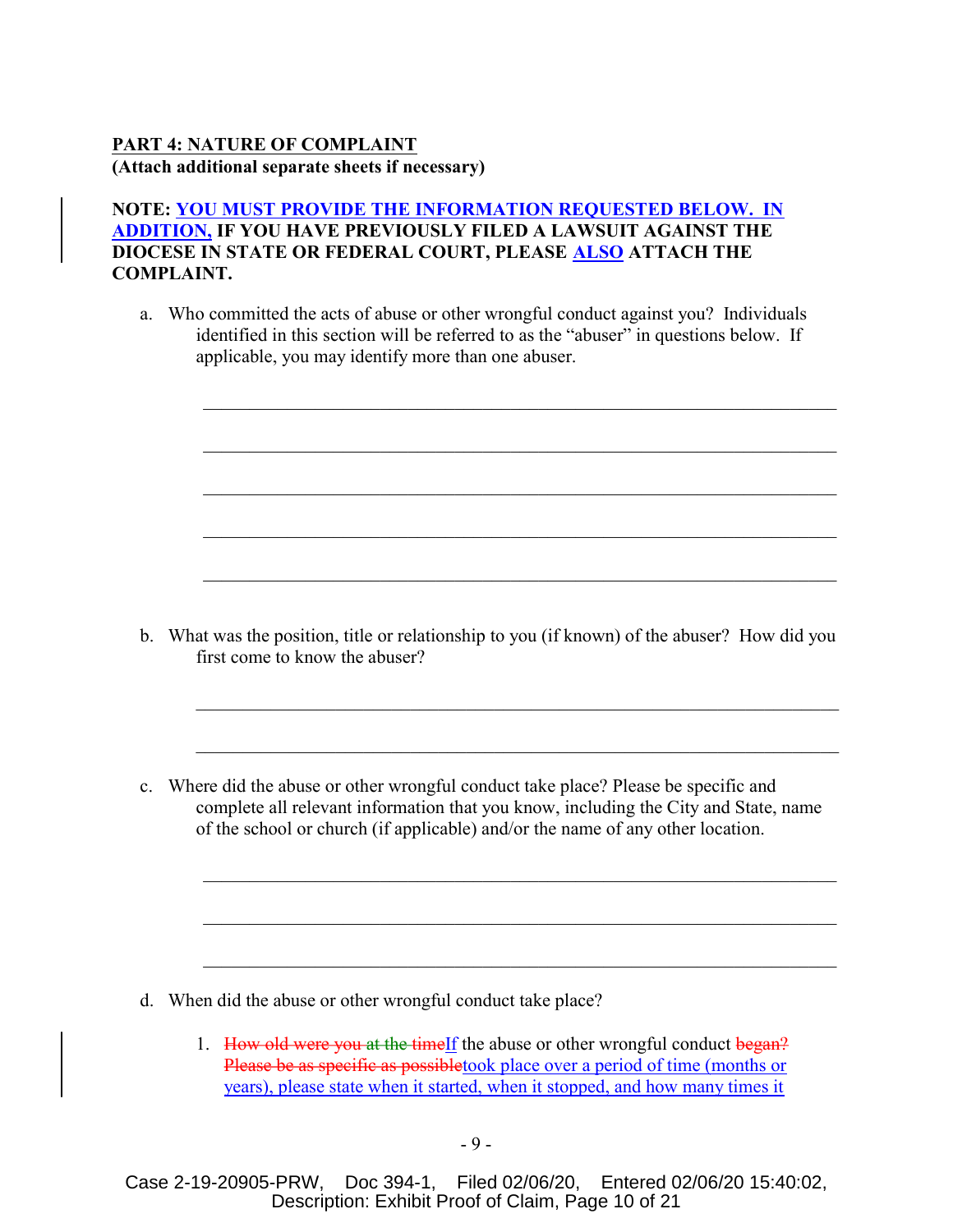occurred. If you do not recall the exact datedates, provide as much information as possible, including the year and season (fall, winter, spring, or summer).

2. How old were you at the time the abuse or other wrongful conduct began? Please be as specific as possible. If you do not recall the exact date, provide as much information as possible, including the year and season (fall, winter, spring, or summer).  $\mathcal{L}_\text{max}$  and  $\mathcal{L}_\text{max}$  and  $\mathcal{L}_\text{max}$  and  $\mathcal{L}_\text{max}$  and  $\mathcal{L}_\text{max}$  and  $\mathcal{L}_\text{max}$ 3. Please also state your grade(s) in school (if applicable) at the time the abuse or other wrongful conduct took place. e. What happened (describe the nature of the abuse or other wrongful conduct against you, including the circumstances and type(s) of abuse ):  $\mathcal{L}_\mathcal{L} = \mathcal{L}_\mathcal{L} = \mathcal{L}_\mathcal{L} = \mathcal{L}_\mathcal{L} = \mathcal{L}_\mathcal{L} = \mathcal{L}_\mathcal{L} = \mathcal{L}_\mathcal{L} = \mathcal{L}_\mathcal{L} = \mathcal{L}_\mathcal{L} = \mathcal{L}_\mathcal{L} = \mathcal{L}_\mathcal{L} = \mathcal{L}_\mathcal{L} = \mathcal{L}_\mathcal{L} = \mathcal{L}_\mathcal{L} = \mathcal{L}_\mathcal{L} = \mathcal{L}_\mathcal{L} = \mathcal{L}_\mathcal{L}$ 

f. Did you tell anyone about the abuse or other wrongful conduct and, if so, whom did you tell (this would include parents; relatives; friends; representatives of the Diocese; attorneys; counselors, therapists, doctors; and law enforcement authorities). If you

Case 2-19-20905-PRW, Doc 394-1, Filed 02/06/20, Entered 02/06/20 15:40:02, Description: Exhibit Proof of Claim, Page 11 of 21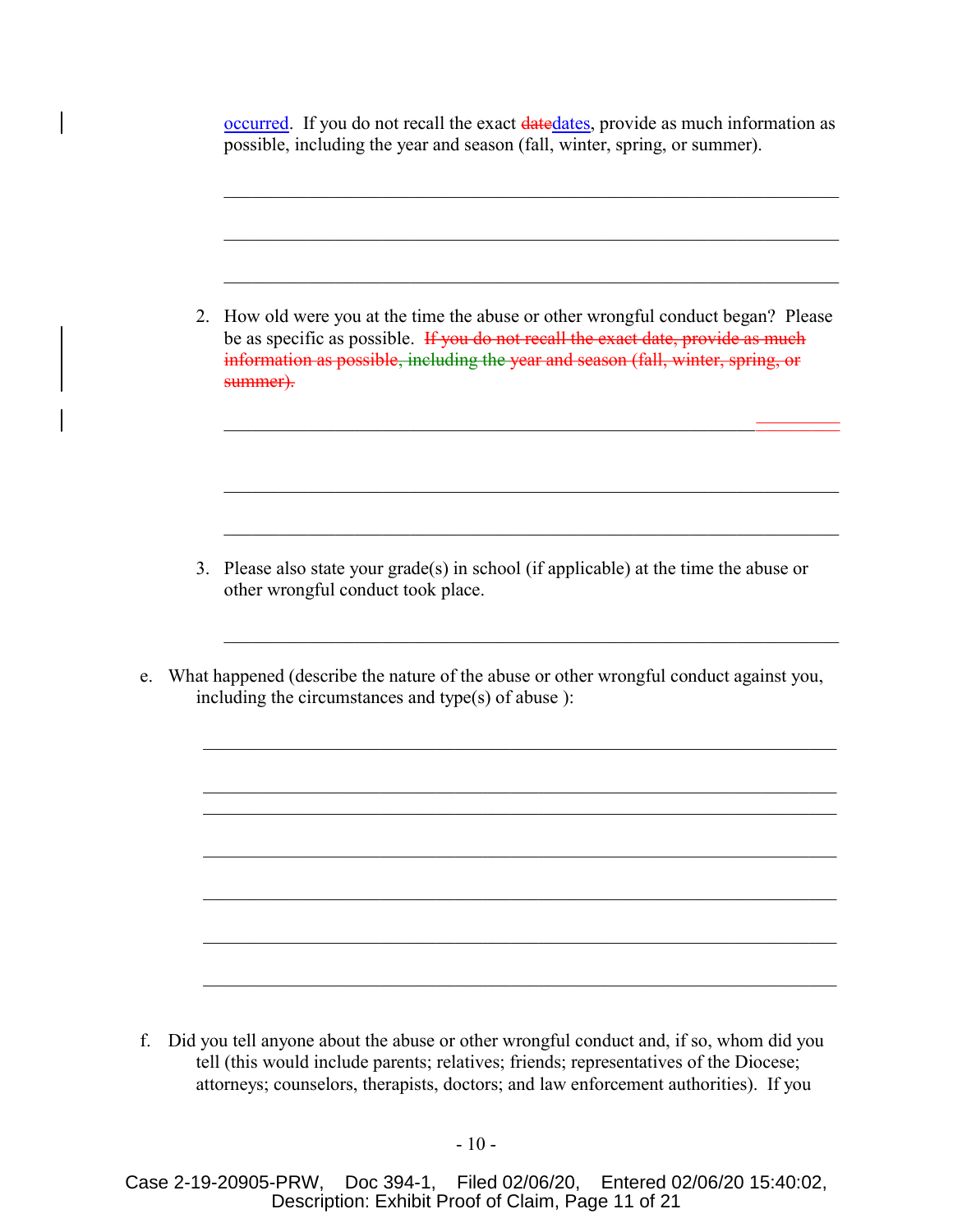| g.             | Were there any witnesses to the abuse? If there were any witnesses, please list their<br>$name(s)$ and any contact information you have.                                                                                                                                                                                               |
|----------------|----------------------------------------------------------------------------------------------------------------------------------------------------------------------------------------------------------------------------------------------------------------------------------------------------------------------------------------|
| h <sub>1</sub> | Do you personally know or have any reason to believe that the Diocese knew that your<br>abuser was abusing you or others before or during the period when such abuse<br>occurred? If "Yes", please provide all information that supports your conclusion,<br>including all information requested in items $h(1)$ through $h(5)$ below. |
|                | Who at the Diocese knew that your abuser was abusing you or others?<br>1.                                                                                                                                                                                                                                                              |
|                | How did such person or persons at the Diocese learn this information? For<br>2.<br>example, did you report the abuse to someone at the Diocese? Did someone else<br>tell you they reported it to someone at the Diocese? Did someone at the Diocese<br>witness the abuse?                                                              |
|                |                                                                                                                                                                                                                                                                                                                                        |

Case 2-19-20905-PRW, Doc 394-1, Filed 02/06/20, Entered 02/06/20 15:40:02, Description: Exhibit Proof of Claim, Page 12 of 21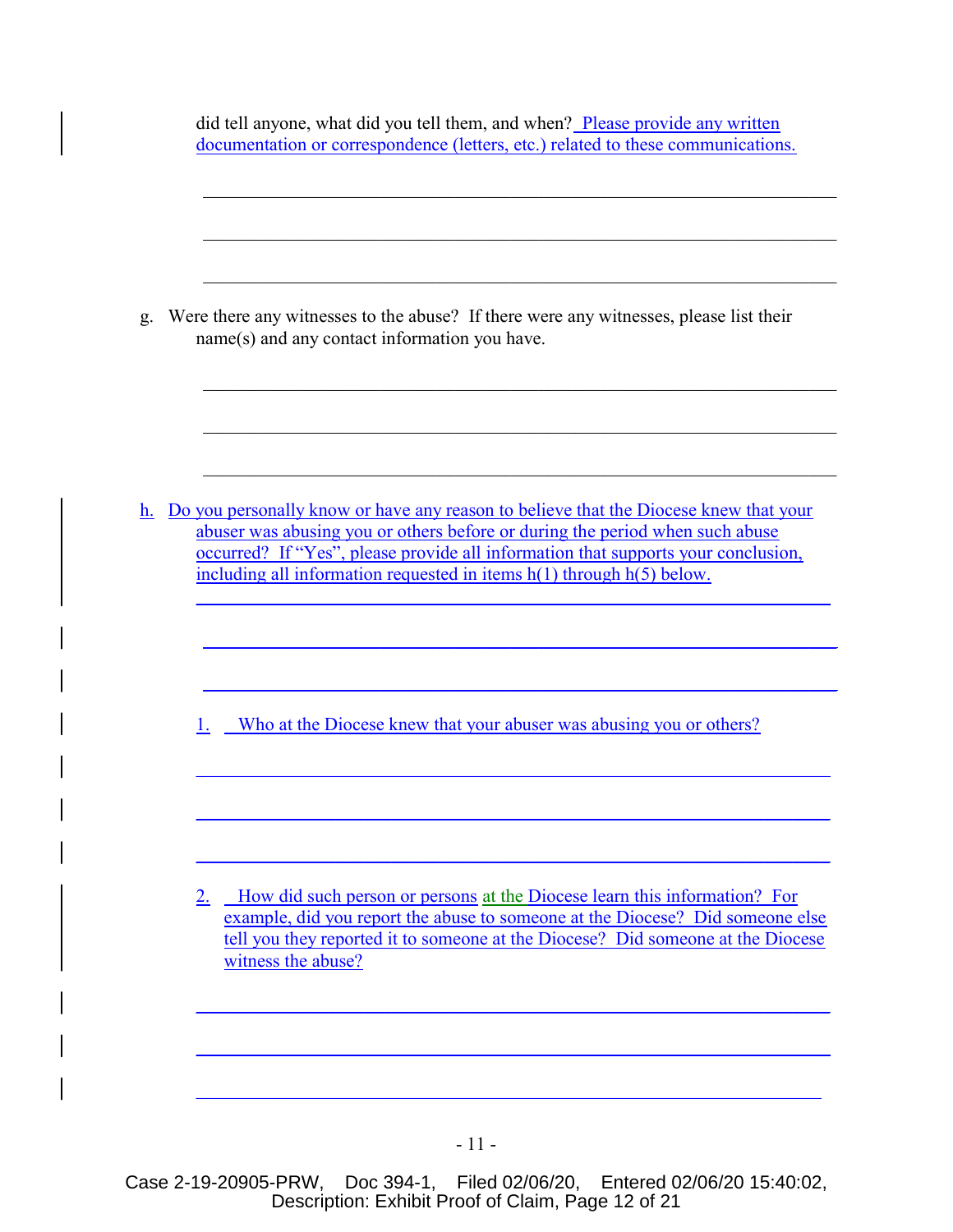| 4.<br>they observe? | How did you come to have the information provided in response to the<br>5.<br>questions above? | 3. | When did such person or persons at the Diocese learn this information?         |
|---------------------|------------------------------------------------------------------------------------------------|----|--------------------------------------------------------------------------------|
|                     |                                                                                                |    | What exactly was the person or persons at the Diocese told or what exactly did |
|                     |                                                                                                |    |                                                                                |

# **PART 5: IMPACT OF COMPLAINT (Attach additional separate sheets if necessary)**

a. What injuries have you experienced because of the act or acts of abuse or other wrongful conduct described above (for example, describe any physical injuries, as well as any effect on your education, employment, personal relationships, health, or faith)?

Case 2-19-20905-PRW, Doc 394-1, Filed 02/06/20, Entered 02/06/20 15:40:02, Description: Exhibit Proof of Claim, Page 13 of 21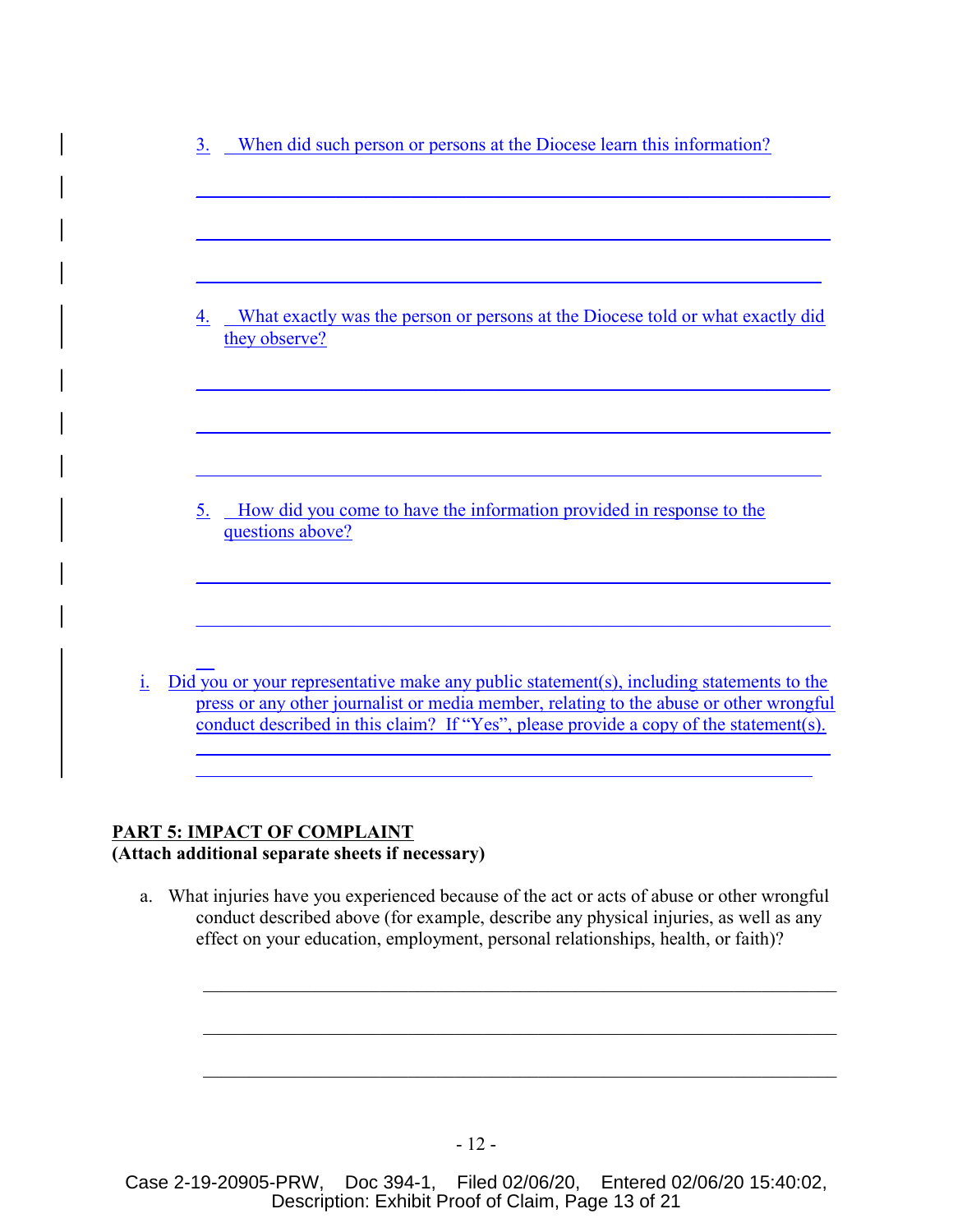b. Are you seeking compensation for loss of income or unpaid medical expenses? If so, please explain:

\_\_\_\_\_\_\_\_\_\_\_\_\_\_\_\_\_\_\_\_\_\_\_\_\_\_\_\_\_\_\_\_\_\_\_\_\_\_\_\_\_\_\_\_\_\_\_\_\_\_\_\_\_\_\_\_\_\_\_\_\_\_\_\_\_\_\_\_

 $\mathcal{L}_\mathcal{L} = \mathcal{L}_\mathcal{L} = \mathcal{L}_\mathcal{L} = \mathcal{L}_\mathcal{L} = \mathcal{L}_\mathcal{L} = \mathcal{L}_\mathcal{L} = \mathcal{L}_\mathcal{L} = \mathcal{L}_\mathcal{L} = \mathcal{L}_\mathcal{L} = \mathcal{L}_\mathcal{L} = \mathcal{L}_\mathcal{L} = \mathcal{L}_\mathcal{L} = \mathcal{L}_\mathcal{L} = \mathcal{L}_\mathcal{L} = \mathcal{L}_\mathcal{L} = \mathcal{L}_\mathcal{L} = \mathcal{L}_\mathcal{L}$ 

c. Have you sought counseling or other medical or mental health treatment for your injuries? If so, with whom and when? What diagnoses, if any, resulted from your treatment?

## **PART 6: ADDITIONAL INFORMATION**

a. Prior Claims: Have you previously asserted any claim against any entity or individual other than the Diocese party (including, but not limited to, the Diocese or any parish, church, school or individual) relating to the abuse or other wrongful conduct described in this claim?

 $\Box$  Yes (If "Yes," please answer the questions below)

☐No

1. Where and when did you assert the claim(s)?

2. Against whom did you assert the claim(s)?

- 13 -

Case 2-19-20905-PRW, Doc 394-1, Filed 02/06/20, Entered 02/06/20 15:40:02, Description: Exhibit Proof of Claim, Page 14 of 21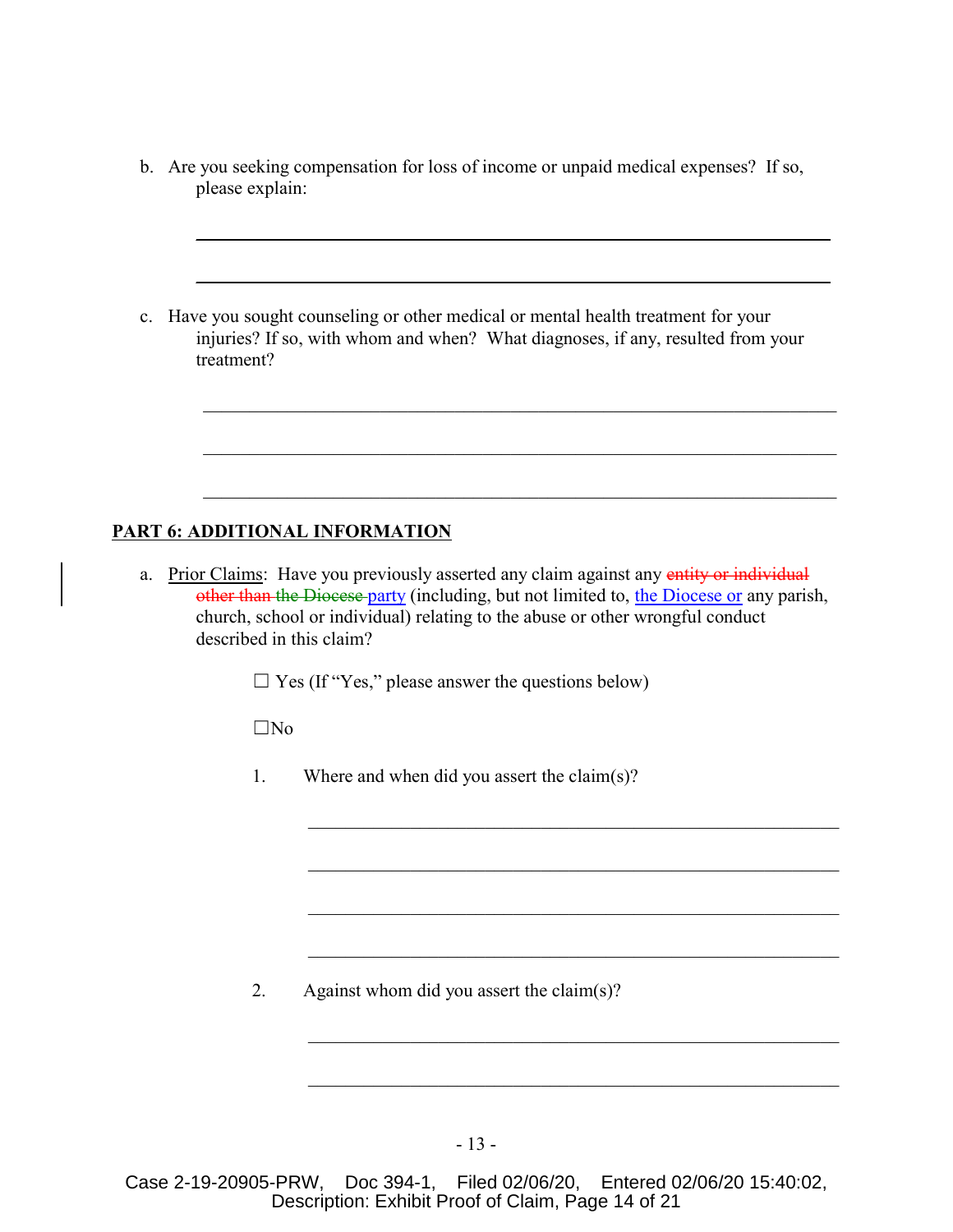3. What claim(s) did you assert?

4. Was a lawsuit ever filed with respect to the claim(s)? When and where was it filed? Who were the parties to the lawsuit? What was the case number?

 $\mathcal{L}_\text{max} = \mathcal{L}_\text{max} = \mathcal{L}_\text{max} = \mathcal{L}_\text{max} = \mathcal{L}_\text{max} = \mathcal{L}_\text{max} = \mathcal{L}_\text{max} = \mathcal{L}_\text{max} = \mathcal{L}_\text{max} = \mathcal{L}_\text{max} = \mathcal{L}_\text{max} = \mathcal{L}_\text{max} = \mathcal{L}_\text{max} = \mathcal{L}_\text{max} = \mathcal{L}_\text{max} = \mathcal{L}_\text{max} = \mathcal{L}_\text{max} = \mathcal{L}_\text{max} = \mathcal{$ 

 $\mathcal{L}_\text{max} = \mathcal{L}_\text{max} = \mathcal{L}_\text{max} = \mathcal{L}_\text{max} = \mathcal{L}_\text{max} = \mathcal{L}_\text{max} = \mathcal{L}_\text{max} = \mathcal{L}_\text{max} = \mathcal{L}_\text{max} = \mathcal{L}_\text{max} = \mathcal{L}_\text{max} = \mathcal{L}_\text{max} = \mathcal{L}_\text{max} = \mathcal{L}_\text{max} = \mathcal{L}_\text{max} = \mathcal{L}_\text{max} = \mathcal{L}_\text{max} = \mathcal{L}_\text{max} = \mathcal{$ 

 $\mathcal{L}_\text{max}$  and  $\mathcal{L}_\text{max}$  and  $\mathcal{L}_\text{max}$  and  $\mathcal{L}_\text{max}$  and  $\mathcal{L}_\text{max}$ 

5. Was your claim and/or lawsuit resolved? If so, how?

b. Pending Claims: Have you asserted any currently pending claims against any entity or individual other than the Diocese relating to the abuse or other wrongful conduct described in this claim?

 $\Box$  Yes (If "Yes," please answer the questions below).

 $\square$ No

1. Where and when was this claim asserted?

Case 2-19-20905-PRW, Doc 394-1, Filed 02/06/20, Entered 02/06/20 15:40:02, Description: Exhibit Proof of Claim, Page 15 of 21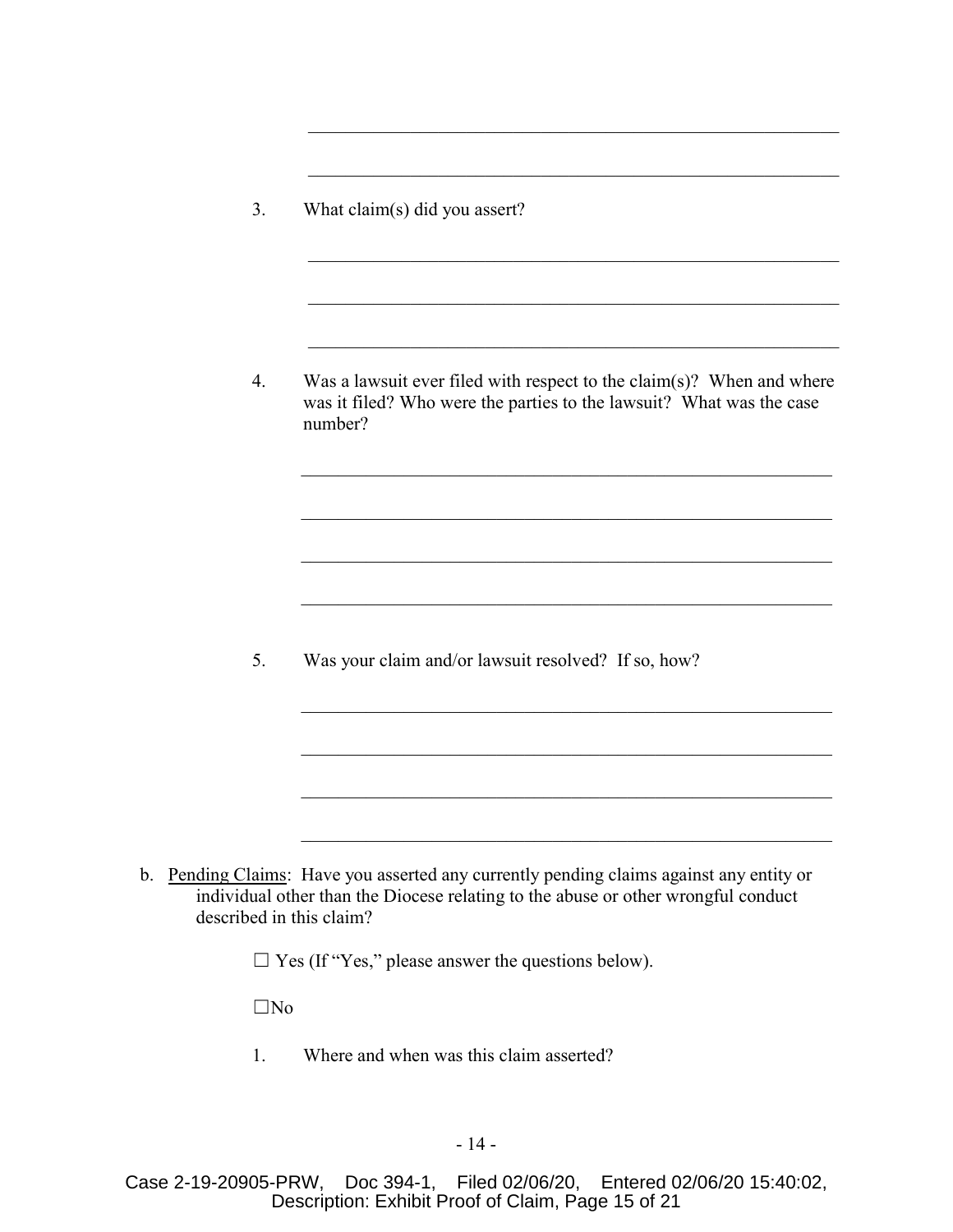| Against whom did you assert the claim(s)? |                                                                                                                                             |
|-------------------------------------------|---------------------------------------------------------------------------------------------------------------------------------------------|
|                                           |                                                                                                                                             |
|                                           |                                                                                                                                             |
|                                           |                                                                                                                                             |
|                                           |                                                                                                                                             |
| What claim(s) have been asserted?         |                                                                                                                                             |
|                                           |                                                                                                                                             |
|                                           |                                                                                                                                             |
|                                           |                                                                                                                                             |
| number?                                   | Has a lawsuit been filed with respect to the claim(s)? When and where<br>was it filed? Who are the parties to the lawsuit? What is the case |
|                                           |                                                                                                                                             |
|                                           |                                                                                                                                             |

5. What is the current status of this pending claim?

Case 2-19-20905-PRW, Doc 394-1, Filed 02/06/20, Entered 02/06/20 15:40:02,<br>Description: Exhibit Proof of Claim, Page 16 of 21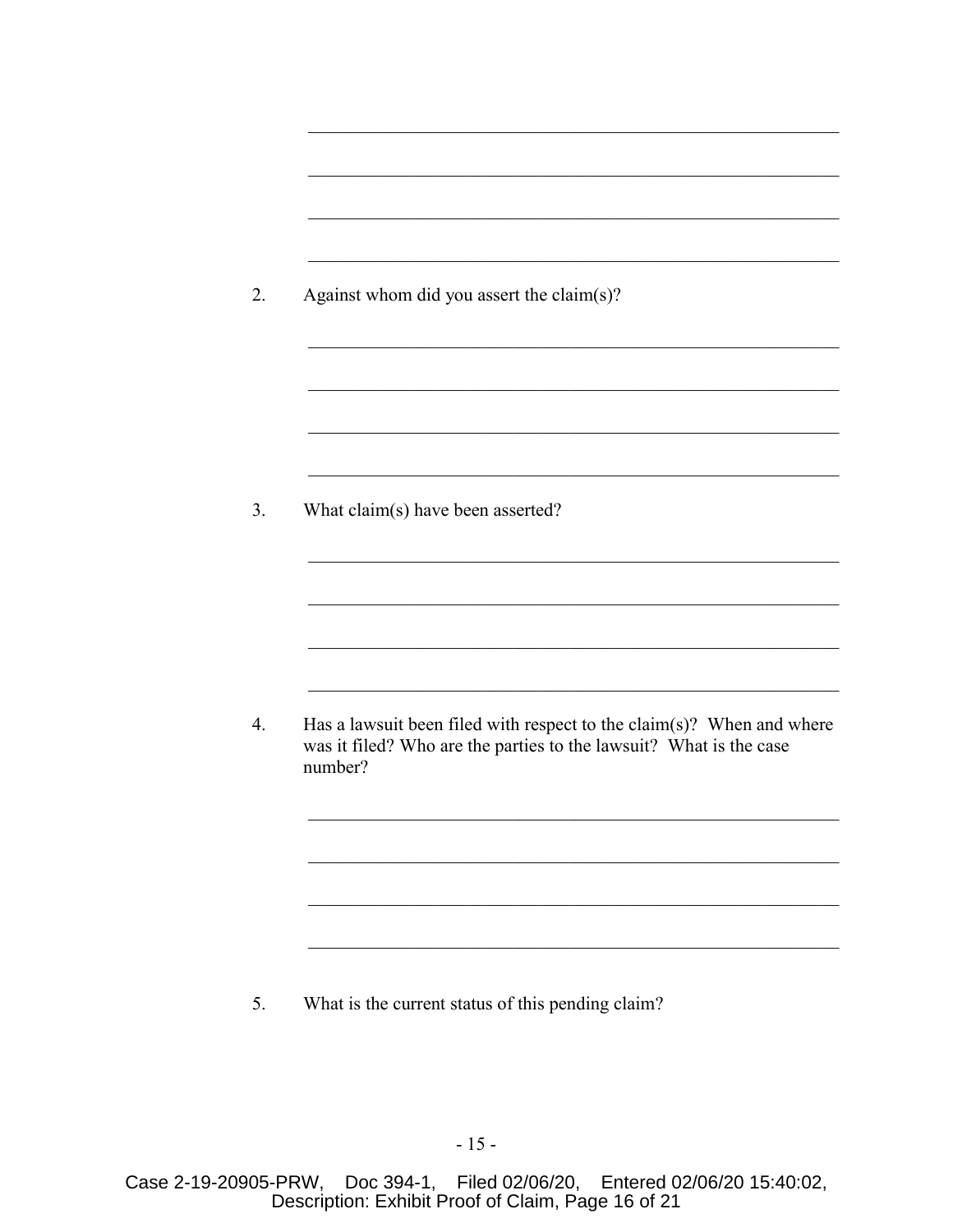| c. |              | Reconciliation / Compensation Program: Have you ever participated in any<br>Reconciliation / Compensation program with the Diocese or any other entity relating<br>to the abuse or other wrongful conduct described in this claim? |
|----|--------------|------------------------------------------------------------------------------------------------------------------------------------------------------------------------------------------------------------------------------------|
|    |              | $\Box$ Yes (If "Yes," please answer the questions below).                                                                                                                                                                          |
|    | $\square$ No |                                                                                                                                                                                                                                    |
|    | 1.           | Where and when did you participate in the program?                                                                                                                                                                                 |
|    |              |                                                                                                                                                                                                                                    |
|    |              |                                                                                                                                                                                                                                    |
|    | 2.           | Against whom did you allege misconduct?                                                                                                                                                                                            |
|    |              |                                                                                                                                                                                                                                    |
|    |              |                                                                                                                                                                                                                                    |
|    | 3.           | What misconduct did you allege?                                                                                                                                                                                                    |
|    |              |                                                                                                                                                                                                                                    |
|    |              |                                                                                                                                                                                                                                    |
|    | 4.           | Was a lawsuit ever filed with respect to the alleged misconduct? When<br>and where was it filed? Who were the parties to the lawsuit? What                                                                                         |

was the case number?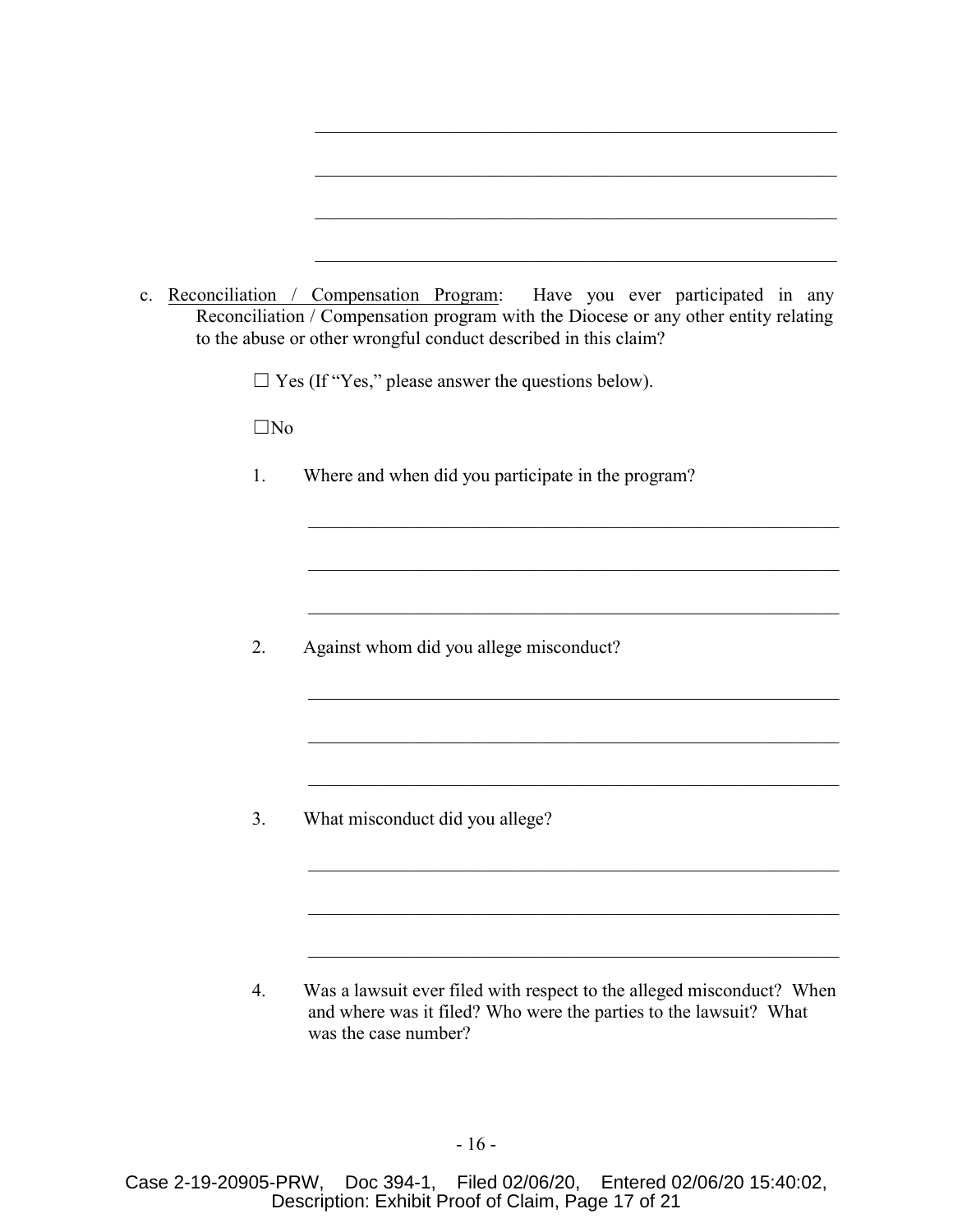|    | 5.           | What was the result of that lawsuit?                     |                                                                                                                                                                               |
|----|--------------|----------------------------------------------------------|-------------------------------------------------------------------------------------------------------------------------------------------------------------------------------|
|    |              |                                                          |                                                                                                                                                                               |
|    |              |                                                          |                                                                                                                                                                               |
|    |              |                                                          |                                                                                                                                                                               |
| d. |              | abuse or other wrongful conduct described in this claim? | Settlements: Regardless of whether a complaint was ever filed against any party because<br>of the abuse or other wrongful conduct, have you settled any claim relating to the |
|    | $\Box$ Yes   |                                                          |                                                                                                                                                                               |
|    | $\square$ No |                                                          |                                                                                                                                                                               |
|    |              | written settlement agreement.                            | If "Yes," please describe, including parties to the settlement and attach a copy of any                                                                                       |
|    |              |                                                          |                                                                                                                                                                               |
| e. |              | Bankruptcy: Have you ever filed bankruptcy?              |                                                                                                                                                                               |
|    | ∃ Yes        |                                                          |                                                                                                                                                                               |
|    | $\square$ No |                                                          |                                                                                                                                                                               |
|    |              | If "Yes," please provide the following information:      |                                                                                                                                                                               |
|    |              | Name of Case:                                            |                                                                                                                                                                               |
|    |              |                                                          | Case No.                                                                                                                                                                      |
|    | Chapter:     |                                                          |                                                                                                                                                                               |

Case 2-19-20905-PRW, Doc 394-1, Filed 02/06/20, Entered 02/06/20 15:40:02, Description: Exhibit Proof of Claim, Page 18 of 21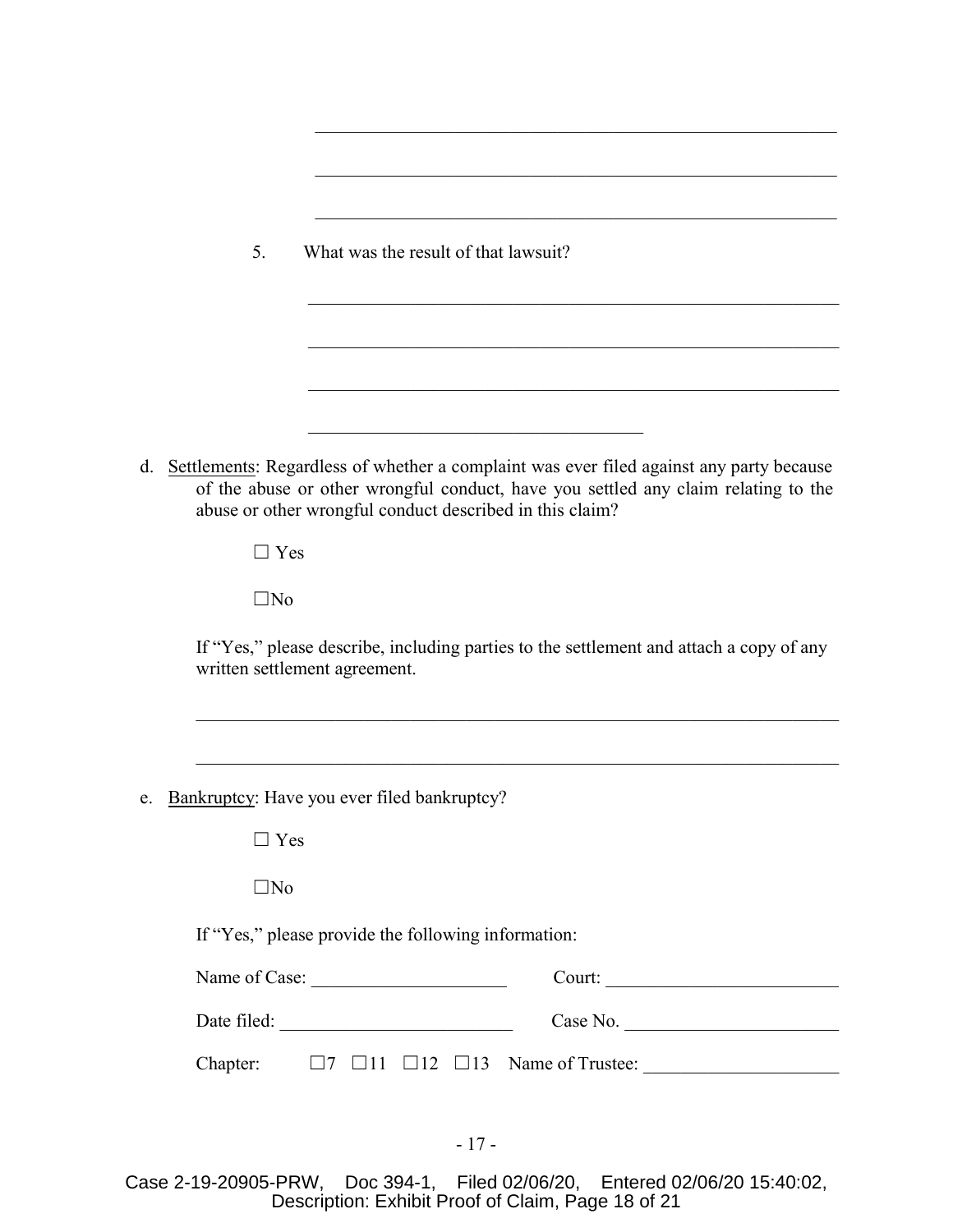Did you receive a discharge in such bankruptcy case?  $\Box$  Yes  $\Box$  No

Case 2-19-20905-PRW, Doc 394-1, Filed 02/06/20, Entered 02/06/20 15:40:02, Description: Exhibit Proof of Claim, Page 19 of 21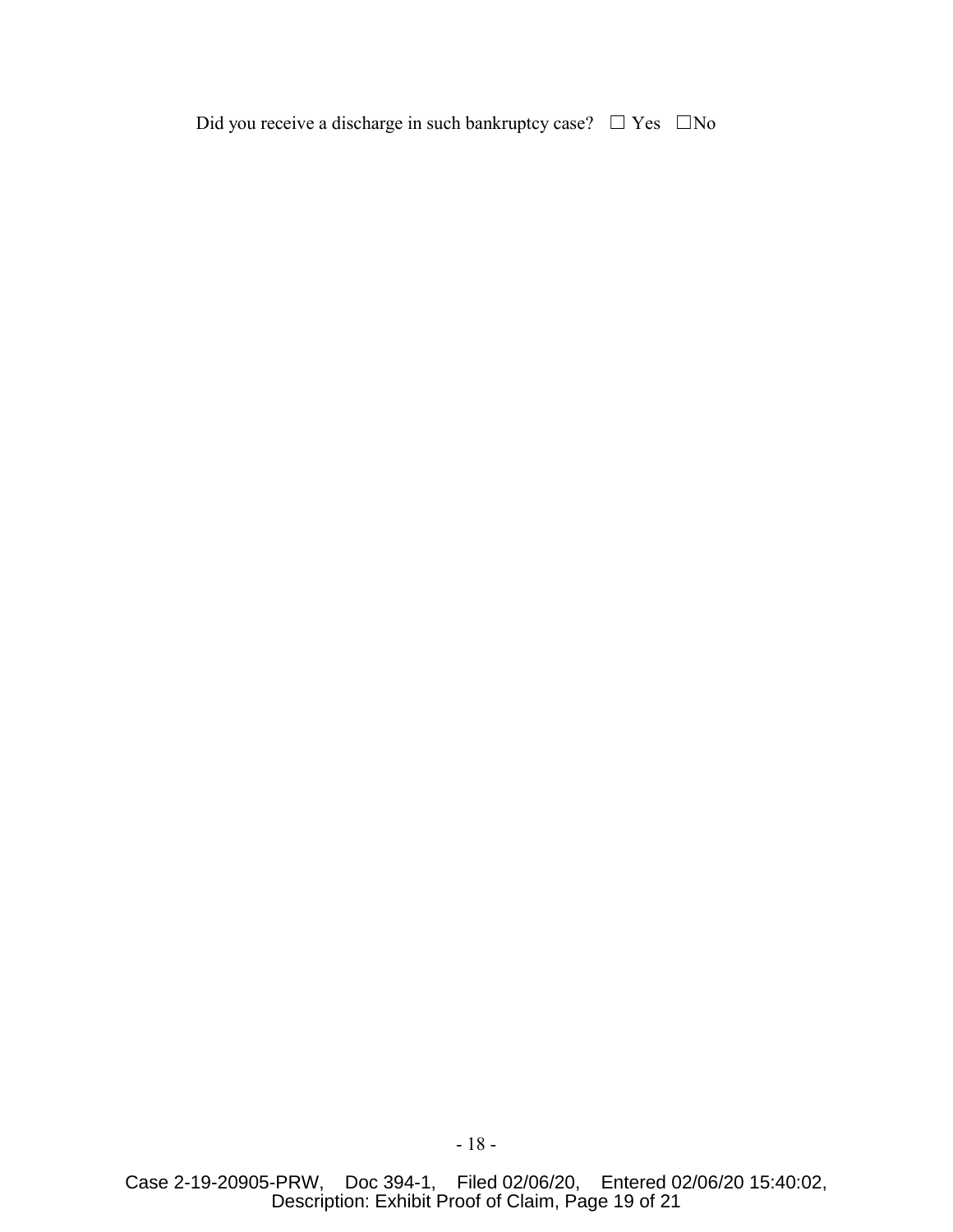| Sign and print your name. If you are signing the claim on behalf of another person<br>(including a minor, decedent or incapacitated person) state your relationship to the<br>Abuse Claimant. |  |
|-----------------------------------------------------------------------------------------------------------------------------------------------------------------------------------------------|--|
| Under penalty of perjury, I declare the foregoing statements to be true and correct.                                                                                                          |  |
|                                                                                                                                                                                               |  |
|                                                                                                                                                                                               |  |
|                                                                                                                                                                                               |  |
| Relationship to Abuse Claimant:                                                                                                                                                               |  |

**PLEASE SUBMIT A COMPLETED COPY OF THIS PROOF OF CLAIM FORM TO STRETTO, THE DEBTOR'S CLAIMS AND NOTICING AGENT, ON OR PRIOR TO THE BAR DATE EITHER (I) ELECTRONICALLY USING THE INTERFACE AVAILABLE AT HTTPS://CASE.STRETTO.COM/ROCHESTERDIOCESE OR (II) BY DELIVERING AN ORIGINAL COPY BY HAND MAIL OR OVERNIGHT COURIER TO THE DIOCESE OF ROCHESTER, CLAIMS PROCESSING C/O STRETTO, 410 EXCHANGE, SUITE 100, IRVINE, CALIFORNIA 92602. PROOFS OF CLAIM SENT BY FACSIMILE, TELECOPY, OR E-MAIL WILL NOT BE ACCEPTED.**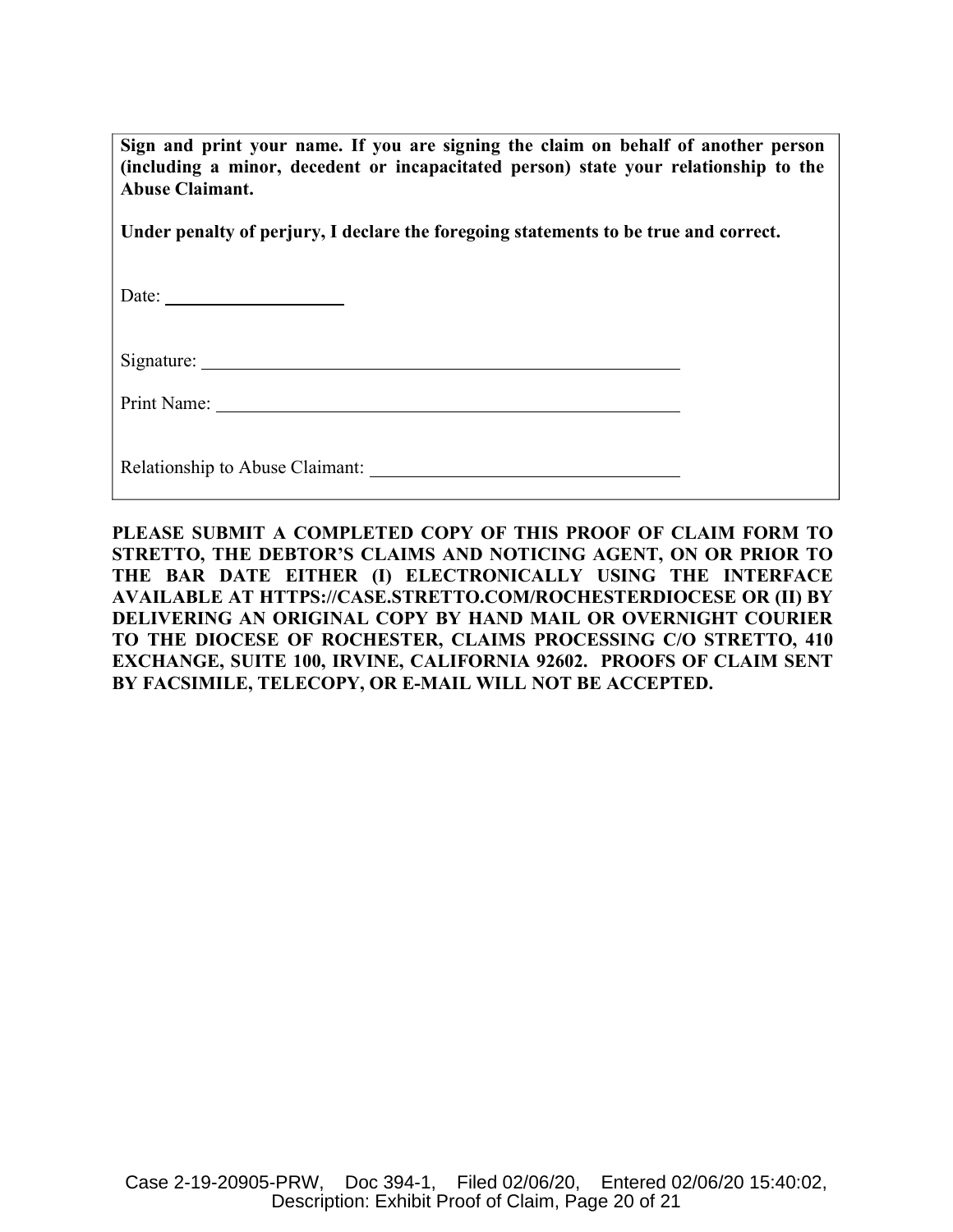| <b>Summary report:</b>                                           |                |  |  |  |
|------------------------------------------------------------------|----------------|--|--|--|
| Litera® Change-Pro for Word 10.7.0.7 Document comparison done on |                |  |  |  |
| 2/6/2020 12:09:05 PM                                             |                |  |  |  |
| Style name: WH-Default Style                                     |                |  |  |  |
| <b>Intelligent Table Comparison: Active</b>                      |                |  |  |  |
| Original filename: SYRNY1-#3480235-v3-DOR -                      |                |  |  |  |
| Abuse Proof of Claim Form.DOCX                                   |                |  |  |  |
| Modified filename: Abuse Proof of Claim Form CNA                 |                |  |  |  |
| Revisions 2020.02.03.docx                                        |                |  |  |  |
| <b>Changes:</b>                                                  |                |  |  |  |
| Add                                                              | 48             |  |  |  |
| <b>Delete</b>                                                    | 9              |  |  |  |
| Move From                                                        | 3              |  |  |  |
| Move To                                                          | 3              |  |  |  |
| <b>Table Insert</b>                                              | $\theta$       |  |  |  |
| <b>Table Delete</b>                                              | 0              |  |  |  |
| Table moves to                                                   | $\overline{0}$ |  |  |  |
| Table moves from                                                 | 0              |  |  |  |
| Embedded Graphics (Visio, ChemDraw, Images etc.)                 | 0              |  |  |  |
| <b>Embedded Excel</b>                                            | 0              |  |  |  |
| Format changes                                                   | $\theta$       |  |  |  |
| <b>Total Changes:</b>                                            | 63             |  |  |  |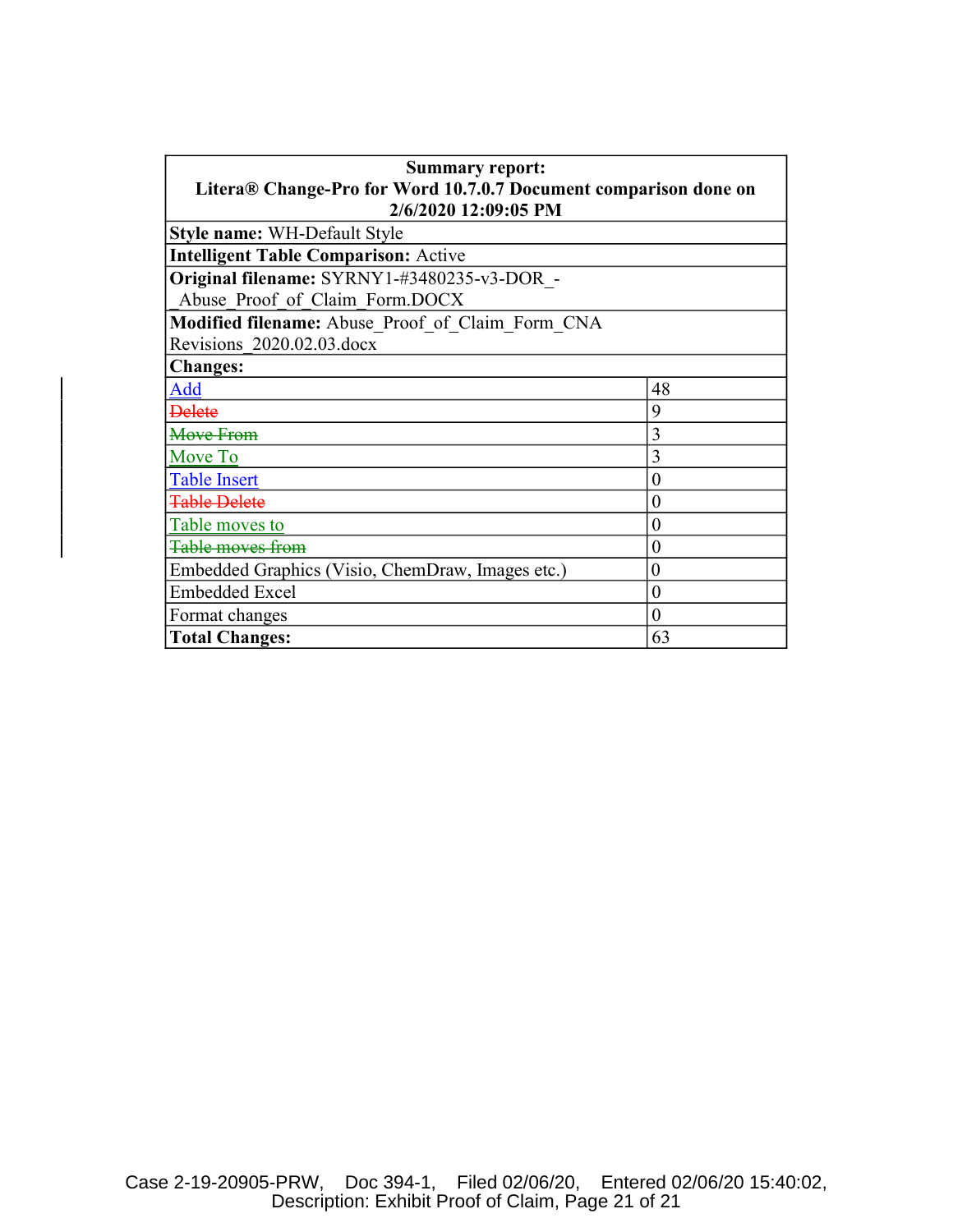# **UNITED STATES BANKRUPTCY COURT WESTERN DISTRICT OF NEW YORK**

In re:

Case No. 2-19-20905-PRW

The Diocese of Rochester,

Chapter 11

Debtor.

# **LONDON MARKET INSURERS' AND UNDERWRITERS' LIMITED OPPOSITION TO THE MOTION OF THE DEBTOR FOR ENTRY OF AN ORDER APPROVING THE FORM AND MANNER OF FILING PROOFS OF CLAIM**

The London Market Insurers<sup>1</sup> ("LMI") and Underwriters<sup>2</sup>, hereby oppose, on a limited basis, the Motion of the Debtor for Entry of an Order Establishing a Deadline for Filing Proofs of Claim and Approving the Form and Manner of Notice Thereof [ECF No. 376] ("Motion") filed by the debtor, the Diocese of Rochester ("Debtor") on January 17, 2020. As explained below, the form proof of claim ("Form POC") proposed by the Debtor fails to provide information necessary for LMI, and Underwriters, to estimate the scope of their insurance coverage with the Debtor.

 $\overline{a}$ 

<sup>1</sup> The term "London Market Insurers" refers, collectively to Certain Underwriters at Lloyd's, London, subscribing to Policy Nos. SL 3209, SL 3675 (unconfirmed), ISL 3090, SL 3556, SL 3693, SL 3830 and ISL 3092, Catalina Worthing Insurance Ltd f/k/a HFPI (as Part VII transferee of Excess Insurance Company Ltd), RiverStone Insurance (UK) Limited (as successor in interest to Terra Nova Insurance Company Ltd), RiverStone Insurance (UK) Limited (as successor in interest to Sphere Drake Insurance Ltd), Sompo Japan Nipponkoa Insurance Company of Europe Limited (formerly known as The Yasuda Fire & Marine Insurance Company), Dominion Insurance Company Ltd., and CX Reinsurance Company Ltd (formerly known as CNA Reinsurance of London Ltd).

<sup>2</sup> The term "Underwriters", refers, collectively, to Certain Underwriters at Lloyd's, London subscribing to Certificate Nos. 18W2012, 18XS133, 19W2012 and 19XS133 and HDI Global Specialty SE (formerly known as International Insurance Company of Hannover SE).

DM3\6601261.1<br>Case 2-19-20905-PRW, Doc 395, Filed 02/06/20, Entered 02/06/20 16:48:12, Description: Main Document , Page 1 of 6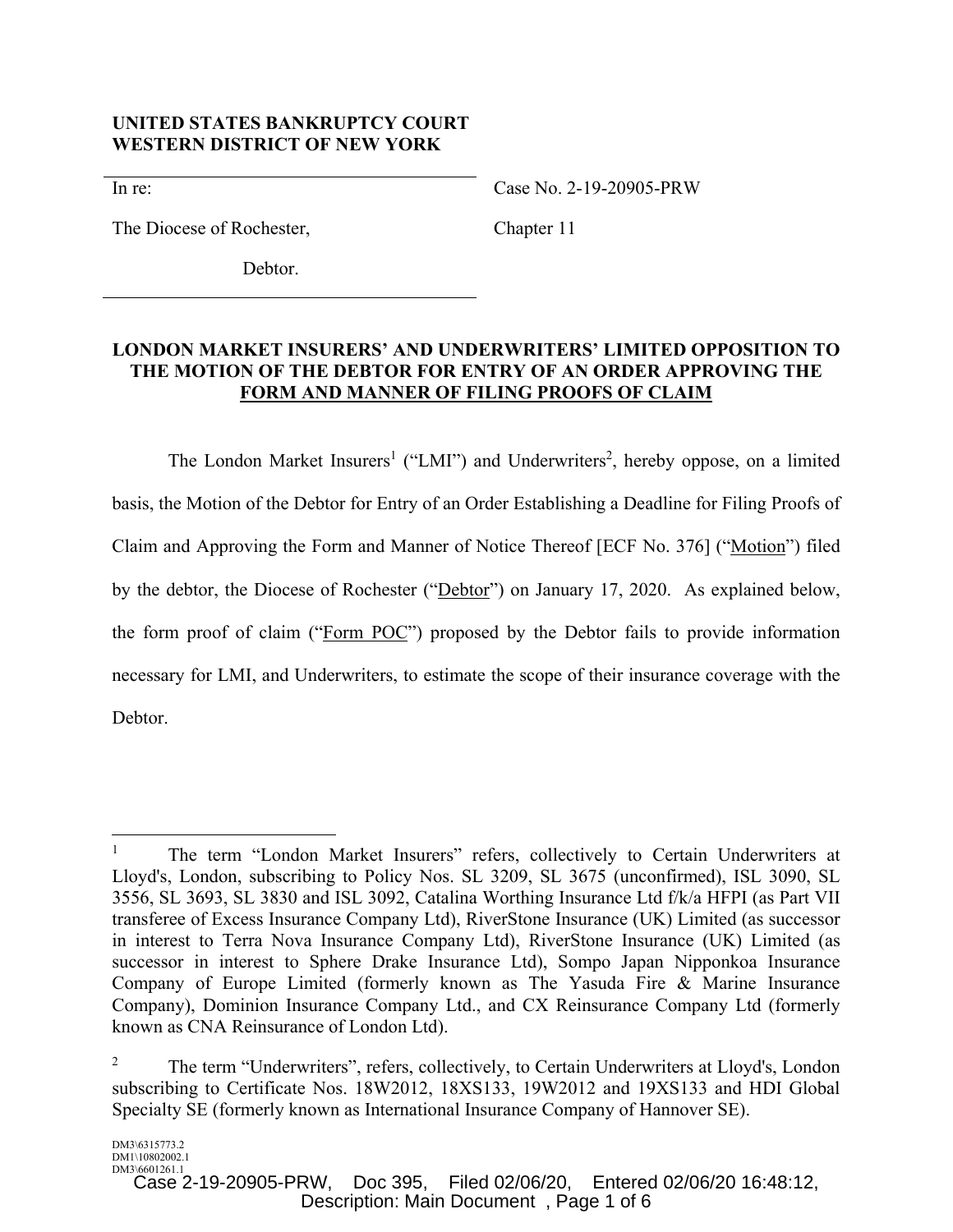#### **ARGUMENT**

#### **I. Distribution of Proof of Claim Forms**

1. The Motion seeks to limit the distribution of Proofs of Claims to those insurers the Debtor reasonably believes to be liable on the claims and subject to redactions. Given how liability in the tort system, and an insurer's liability therefor, is determined, such limited distribution would be inadequate. All proofs of claim should be distributed, without redactions, to each entity whose representatives have signed a confidentiality agreement. On January 29, 2020, counsel for the Debtors consented to LMI receiving all the proofs of claim without redactions.

### **II. Information Contained in the Proof of Claim**

2. The Debtor's reorganization hinges on a consensual resolution of the abuse claims and any insurance covering such claims. LMI and Underwriters cannot estimate their liability and cannot resolve their insurance coverage issues without knowing the full scope of the Debtor's liability and the insurers' responsibility for such liability. The Debtor acknowledges these facts:

[K]nowing the universe of claims asserted against the Debtor will be critically important to the Debtor's efforts to mediate, and ultimately to resolve, its insurance coverage issues as the Debtor's insurance carriers will likely require as a condition to any settlement some assurance that they will not have continuing exposure to additional claims.

Mot.  $\P$ 8.

3. The purpose of the Form POC should be to "facilitate the collection of information necessary to evaluate the claims asserted against it and the availability of insurance coverage to pay the claims[.]" *Id.* at ¶ 9. The proposed Form POC falls short of its purpose.

4. LMI and Underwriters comprise two groups of insurers subscribing policies issued to the Diocese of Rochester, New York, and certain of its related entities, such as parishes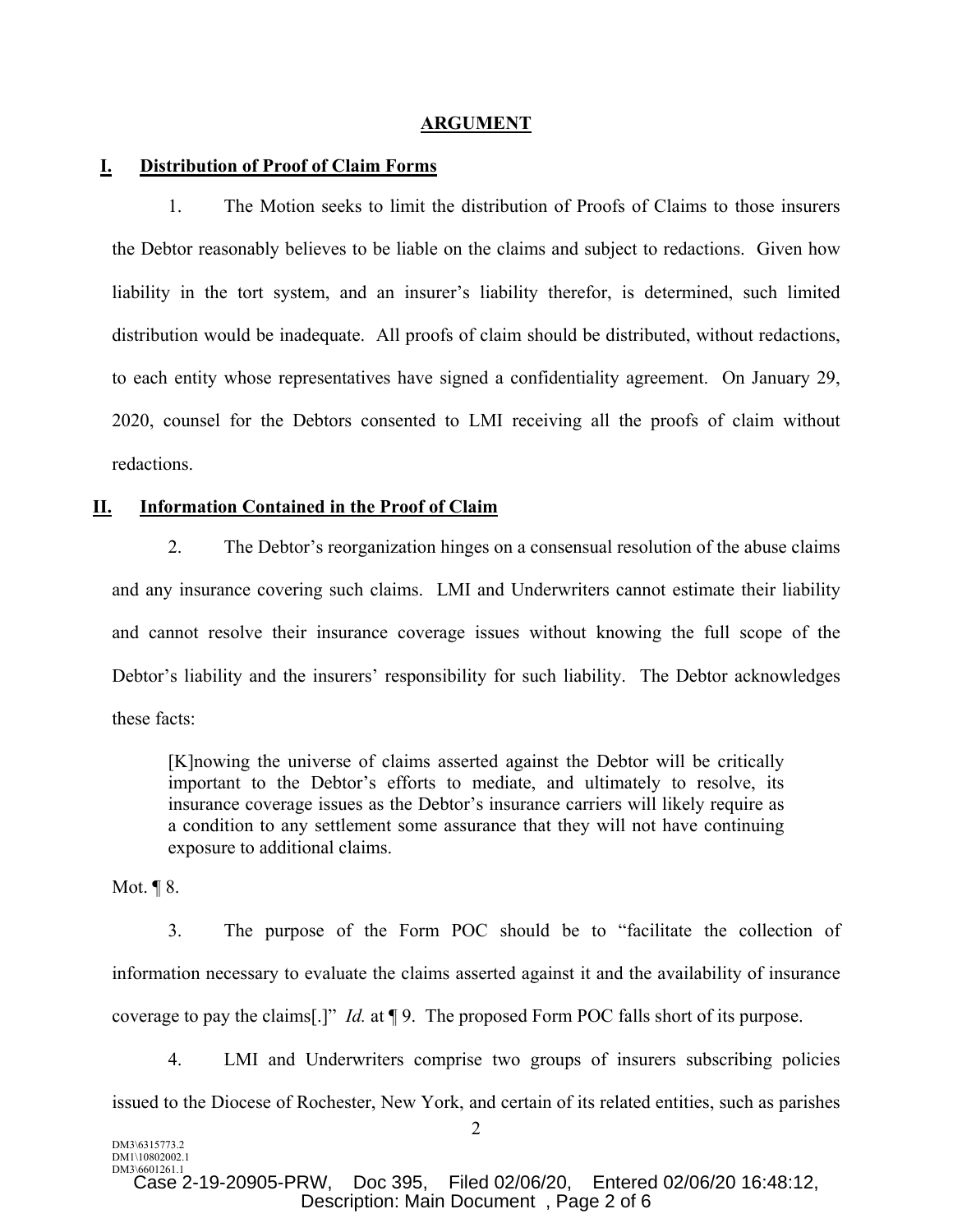and schools (collectively "Insured Entities"). LMI subscribed excess indemnity contracts of insurance from June 1, 1977 to July 1, 1986, which provided liability coverage for personal injuries arising out of an occurrence happening during the policy period. Underwriters subscribed separate contracts of insurance from July 1, 2018 to July 1, 2020, which provided claims made and reported sexual misconduct coverage. Both groups of policies require the Insured Entities to be legally liable. Both have definitions, exclusions and conditions that: (a) impose notice and cooperation conditions; (b) provide no coverage if the Insured was aware of an alleged perpetrator's deviant propensities or history of misconduct prior to or during the alleged abuse (and in the case of Underwriters, prior to the inception of their policies); (c) provide no coverage if there was a claim prior to the inception of coverage; and other requirements.

5. As LMI and Underwriters stated in their Response to the Diocese's Motion for an Order Referring the Adversary Proceeding to Mediation, they rely on information from both the Diocese and the claimants to evaluate the Debtor's liability and the insurance coverage therefor. Adversary Proceeding No.19-02021-PRW, ECF No. 23, ¶10.

6. The Diocese has information about: (a) the alleged perpetrator's assignments; (b) if there were prior or other complaints or concerns about the alleged perpetrator; (c) if it met with a claimant (or family member or counsel) to address a complaint or concern; (d) if it conducted an internal investigation involving a claimant or an alleged perpetrator (e) if there was a law enforcement investigation or proceeding involving a particular claimant or alleged perpetrator (f) if it has information about a claimant or an alleged perpetrator from a voluntary compensation program; (g) if it has information about a claimant's parish or Catholic school activities; and (h) if a claimant previously asserted a claim and if that claim was reported to an insurer. LMI and

DM3\6315773.2 DM1\10802002.1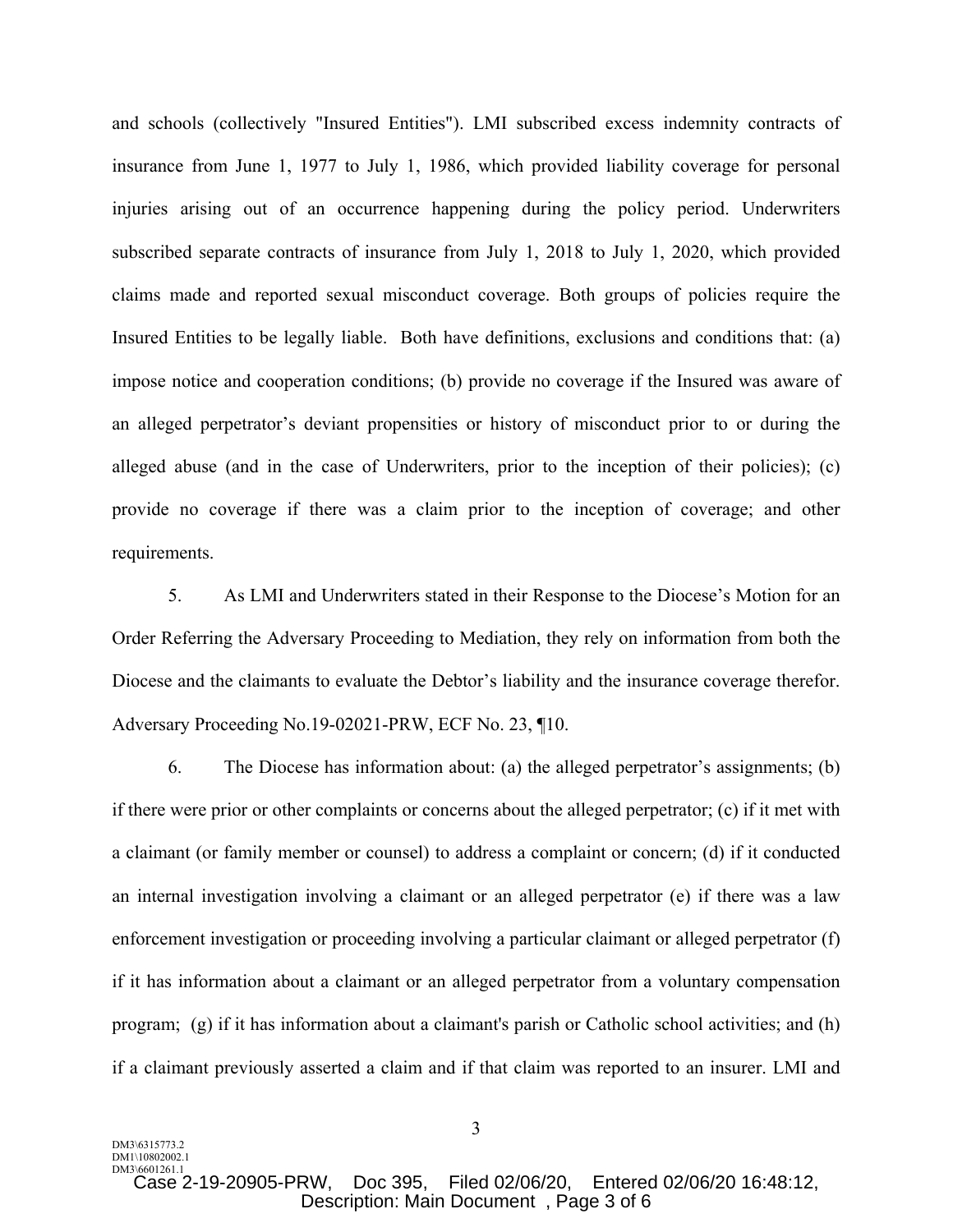Underwriters have asked for this and other information from the Diocese. The Diocese acknowledged during the January 14, 2020 hearing before this court that it would provide this information. *See* Transcript of Hearing Held on January 14, 2020 at 10:24-11:7, *In re Diocese of Rochester* (No. 2-19-20905-PRW).

7. However, the claimants must also provide pertinent information. The claimants have information about (a) the alleged abuse, including who the perpetrator is; (b) what happened; (c) where it happened; (d) when it happened; and (e) the claimed damages. The claimants also have information on why they believe the Diocese is liable.<sup>3</sup> They know if they previously reported the alleged abuse to the Diocese and/or others and if there was follow-up, including offers of counselling, involvement of law enforcement, a settlement or other. They can explain how they became acquainted with the alleged perpetrator and their involvement with any Diocesan entities prior to and during the alleged abuse. In addition, they can identify witnesses. While LMI and Underwriters reserve all rights to seek any necessary discovery, the below proposed changes are designed to obtain some of this information from claimants in the POCs.

8. The proposed POC form submitted by the Debtor in its Motion for Entry of an Order Establishing a Deadline for Filing Proofs of Claim and Approving the Form and manner of Notice Thereof ("Bar Date Motion") does not seek sufficient information from which LMI and Underwriters can evaluate liability and coverage for the claims in order to participate

<u>.</u>

<sup>&</sup>lt;sup>3</sup> Some of the legal theories and defenses to CVA claims are set forth in the Memorandum of Law in Support of Motion to Dismiss filed in the CVA lawsuit titled *Encizo v Diocese of Rockville Centre,* Index No. 615733/2019, Supreme Court of the State of New York, County of Suffolk. This memorandum was attached to the LMI and Underwriters' Response to the Diocese's Motion for an Order Referring the Adversary Proceeding to Mediation, Adversary Proceeding No. 19-02021-PRW, ECF No. 23.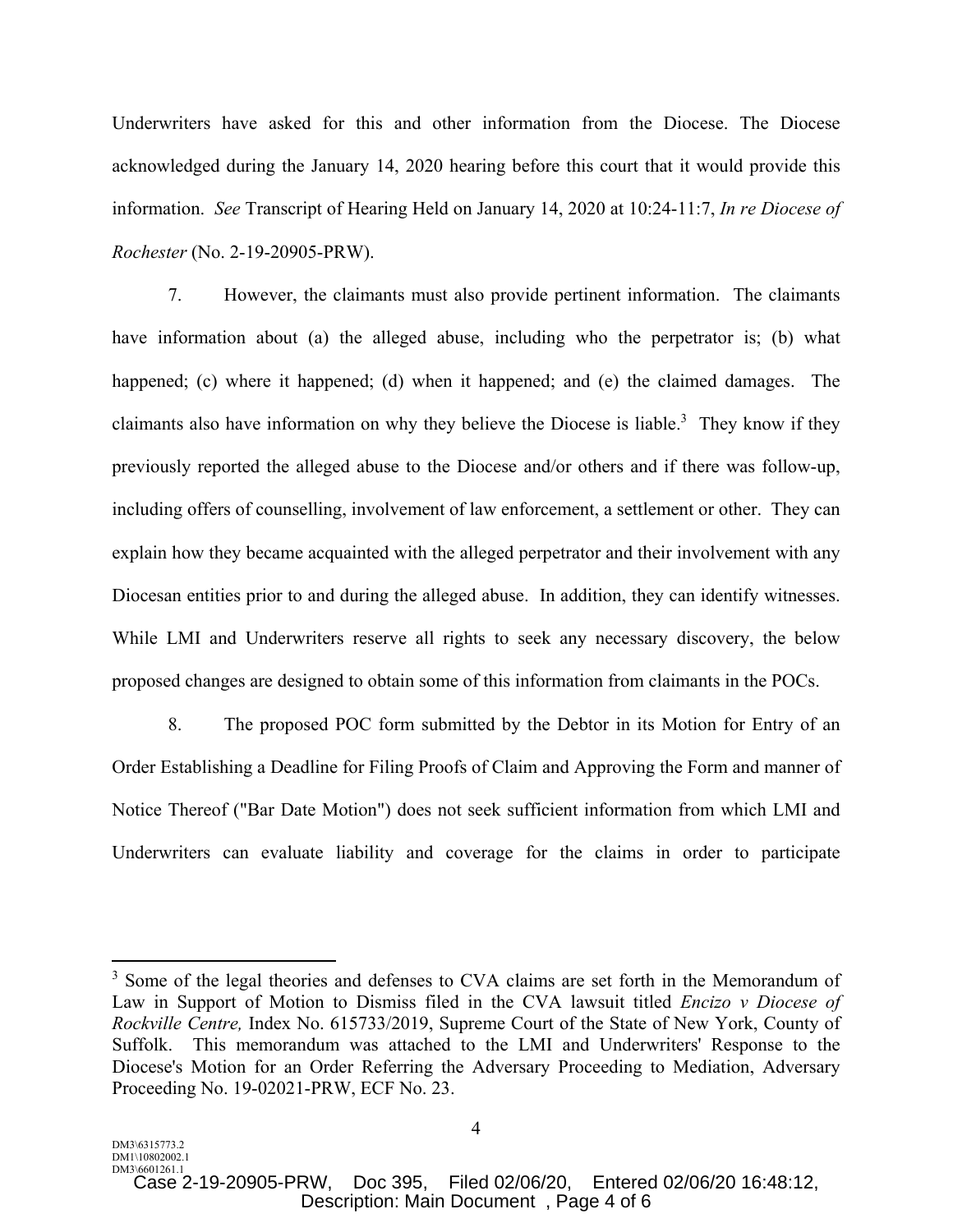meaningfully in the court-ordered mediation.<sup>4</sup> Counsel for LMI and Underwriters have had meetings and discussions with counsel for the Diocese and for the Creditors' Committee and asked to have the following additional questions added to the proposed POC Form submitted to this Court:

- a. Did you ever write to or contact the Diocese, your parish, your school or anyone else about the abuse? If so, and you have copies of any correspondence; please attach copies of the correspondence.
- b. Identify any church or religious organization to which you have belonged or with which you have been affiliated. With respect to each church or religious organization, please also provide the dates when you were a member of such church or religious organization.
- c. Were you an altar server or involved in other parish / church / school activities?
- d. Do you know personally or have any reason to believe that the Diocese knew that your abuser was abusing you or others before or during the period when such abuse occurred? If "Yes", please provide all information that supports your conclusion, including:
	- i. Who at the Diocese knew that your abuser was abusing you or others?
	- ii. How did such person(s) at the Diocese learn this information?
	- iii. When did such person(s) at the Diocese learn this information?
	- iv. What was the person(s) from the Diocese told or observe?
	- v. How did you come to have the information provided in response to the questions above?
- 9. The Debtor's insurers cannot resolve their coverage issues without such

information. Hence, in addition to inserting the above-questions into the Form POC, the Debtor

must distribute all proofs of claims to the insurer representatives and counsel who execute

Confidentiality Agreements, and without redactions.

 $\overline{a}$ 

Doc 395. Filed 02/06/20. Entered 02/06/20 16:48:12. Description: Main Document , Page 5 of 6

<sup>&</sup>lt;sup>4</sup> The information sought from LMI and Underwriters is consistent with the information sought from parties in other CVA cases. *See In re Ninth and Tenth Judicial Districts Child Victims Act Litigation*, Case Management Order No. 1, Index No. 900011/2019, Supreme Court of the State of New York, County of Nassau (filed Nov. 21, 2019) (with attached standard discovery requests used for cases filed under CPLR 214-g where the Diocese of Rockville Centre is a Defendant).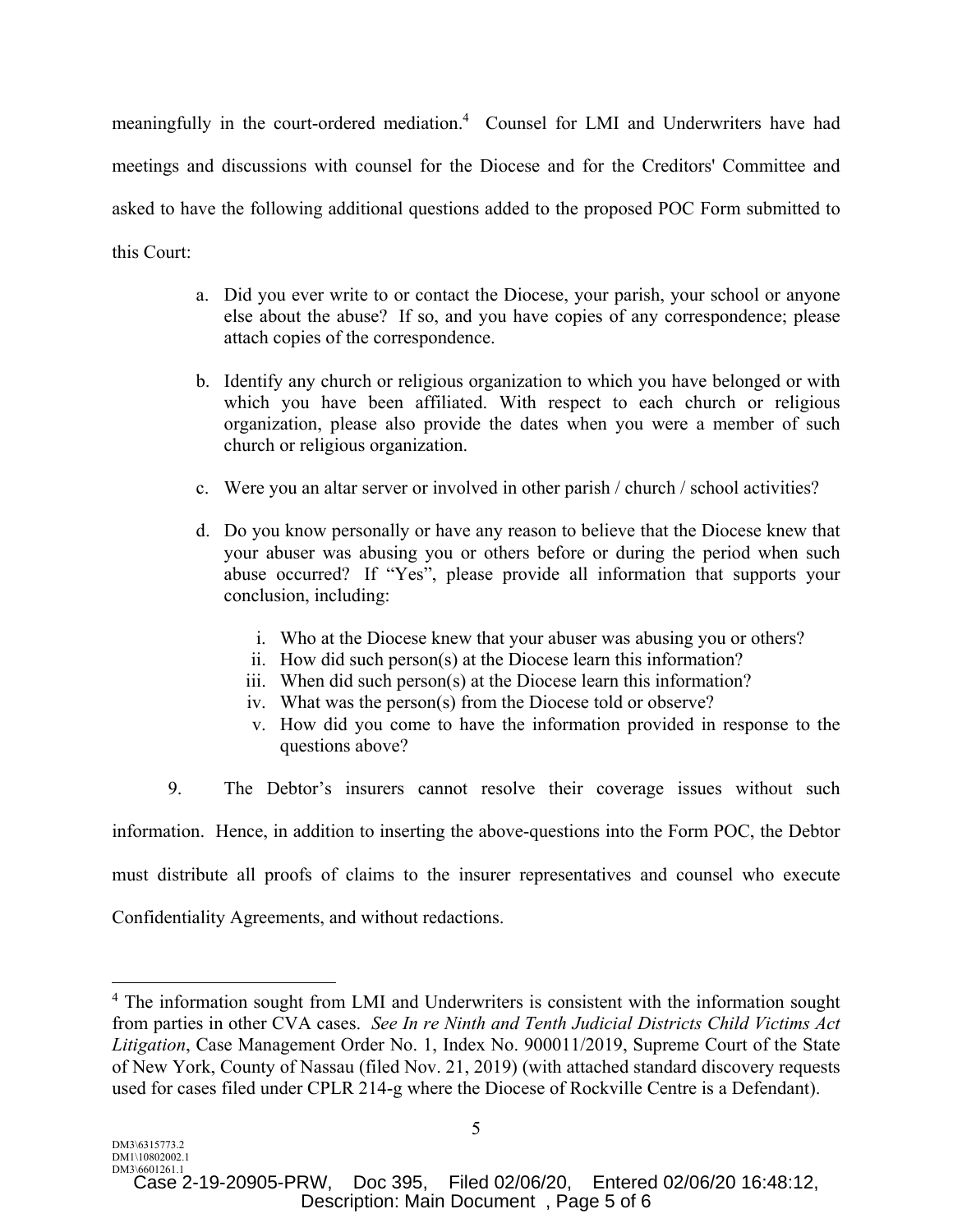#### **CONCLUSION**

For the foregoing reasons, LMI and Underwriters respectfully oppose the Motion.

Dated: February 6, 2020 Respectfully submitted,

By: */s/ Russell W. Roten* 

 Russell W. Roten Jeff D. Kahane Mohammad Tehrani Duane Morris LLP 865 S. Figueroa Street, Suite 3100 Los Angeles, CA 90017-5450 Telephone: (213) 689-7400 Facsimile: (213) 689-7401 Email: RWRoten@duanemorris.com

*Attorneys for London Market Insurers*

By: */s/ Catalina J. Sugayan* 

 Catalina J. Sugayan Peter Garthwaite Clyde & Co 55 West Monroe Street, Suite 3000 Chicago, IL 60603 Telephone: (312) 635-7000 Facsimile: (312) 635-6950 Email: catalina.sugayan@clydeco.us

 *Attorneys for London Market Insurers and Underwriters*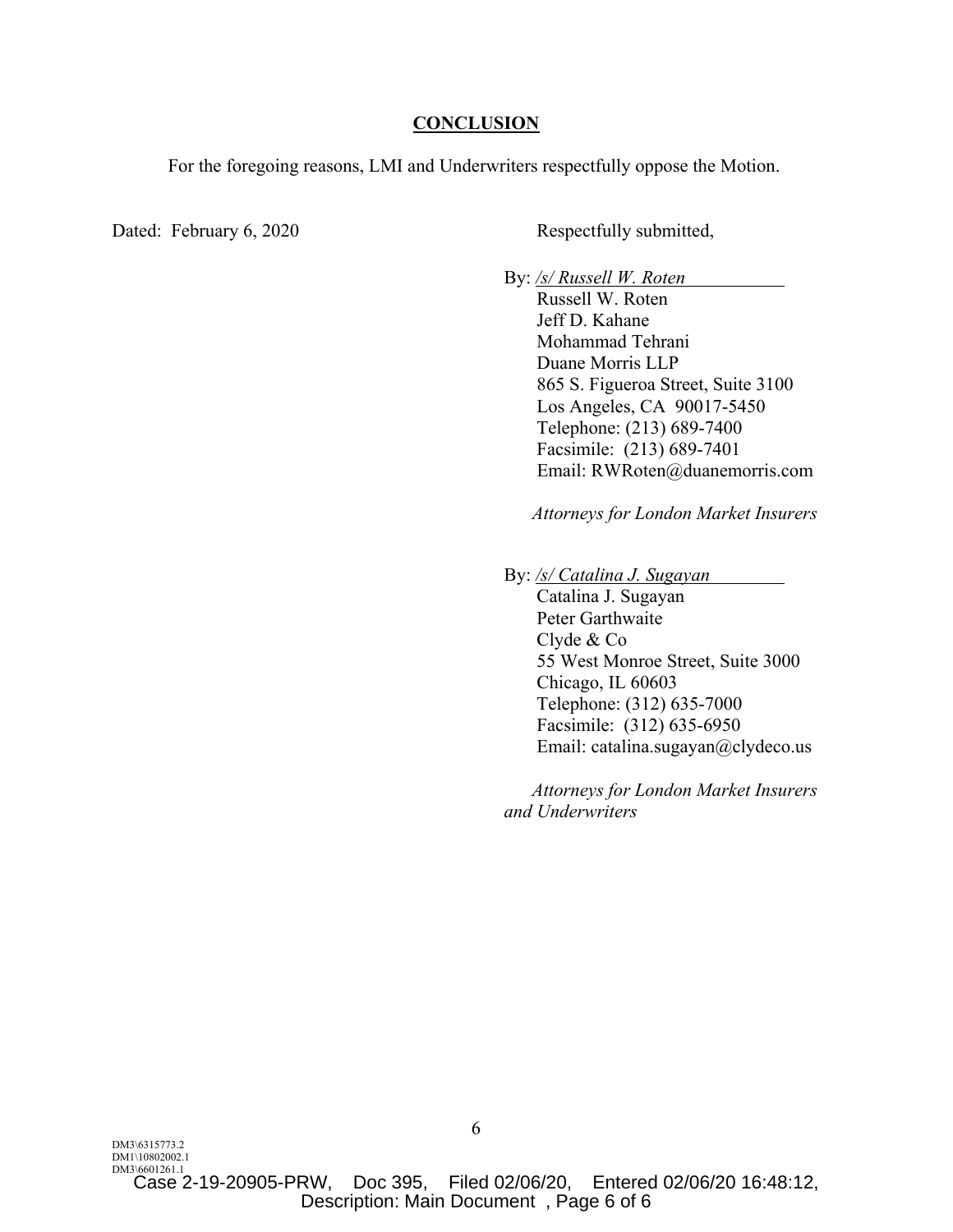# **UNITED STATES BANKRUPTCY COURT WESTERN DISTRICT OF NEW YORK**

In re:

Case No. 2-19-20905-PRW

Chapter 11

The Diocese of Rochester,

Debtor.

# **LONDON MARKET INSURERS' AND UNDERWRITERS' LIMITED OPPOSITION TO THE MOTION OF THE DEBTOR FOR ENTRY OF AN ORDER APPROVING THE FORM AND MANNER OF FILING PROOFS OF CLAIM**

 I, Jeff D. Kahane, declare that on February 6, 2020, I caused the above-referenced document to be served upon the following by U.S. Mail:

Pachulski Stang Ziehl & Jones LLP On behalf of Creditor Committee Official Committee of Unsecured Creditors 10100 Santa Monica Boulevard, 13th Floor Los Angeles, CA 90067

Lisa M. Passero The Diocese of Rochester 1150 Buffalo Road Rochester, NY 14624

Dated: February 6, 2020 Respectfully submitted,

By: */s/ Russell W. Roten* 

 Russell W. Roten Duane Morris LLP 865 S. Figueroa Street, Suite 3100 Los Angeles, CA 90017-5450 Telephone: (213) 689-7400 Facsimile: (213) 689-7401 Email: RWRoten@duanemorris.com

By: */s/ Catalina J. Sugayan* 

 Catalina J. Sugayan CLYDE & CO 55 West Monroe Street, Suite 3000 Chicago, IL 60603 Telephone: (312) 635-7000 Facsimile: (312) 635-6950 Email: catalina.sugayan@clydeco.us